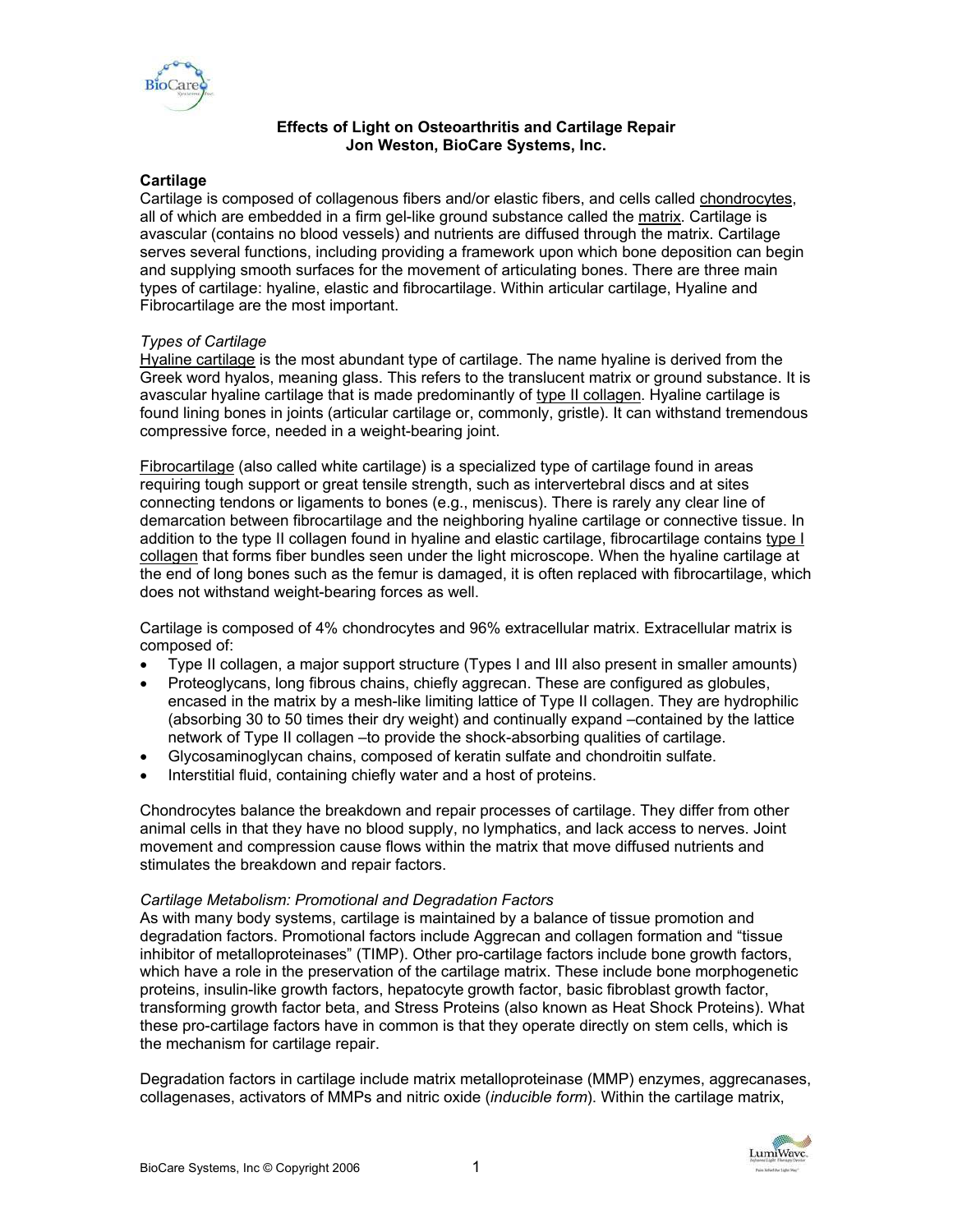

inducible nitric oxide plays an opposite role to that of endothelial nitric oxide found in wellvascularized tissues where it functions as a critical signaling factor for tissue repair. This contradistinction can be seen in other organ systems<sup>7</sup>.

#### *Inducible vs Endothelial Nitric Oxide: Effects in Cartilage*

Zhou, et al, examined renal glomerular thrombotic microangiopathy (TMA) and associated levels of inducible nitric oxide synthase (iNOS) and endothelial nitric oxide synthase (eNOS). The investigators found administration of E. coli endotoxin leads to a sustained fall in renal eNOS expression and concomitant rise in iNOS expression both in vivo and in vitro. The associated decline in intrarenal endothelial NO production/availability may result in renal vasoconstriction and a hypercoagulative state, which may contribute to the pathogenesis of endotoxin-induced  $TMA.<sup>2</sup>$ 

Cartilage contains mostly the iNOS isoform so it only produces HIGH, damaging levels of NO in disease states, and only when there is preceding injury or infection. The goal would be to suppress iNOS activity. Low levels of NO from sodium nitro prusside or other "physiologic" nitric oxide donors suppress the activity of iNOS. It is believed that infrared light releases NO from endothelial cells and RBCs at the site of application. And if this is a damaged joint, the iNOS activity sustaining the production of very high levels of NO, will be reduced through the local inhibitory action of the small increase in physiologic NO concentration (some 100 to 1000 times less than that produced by iNOS) from endothelial cells and RBC. Further cartilage damage will be minimized, swelling/inflammation will be reduced and pain will be reduced.

#### *Cartilage Repair Arises from Stem Cells*

Studies also indicate that low energy light has a direct stimulative effect on mesenchymal stem cells, causing them (in the cartilage environment) to differentiate into collagen (chiefly Type II). The chief pathway is via direct infrared light stimulation of cytochrome C oxidase in the mitochondria which results in increased metabolism, which leads to signal transduction to other parts of the cell.

Observation shows a fundamental lack of repair in articular cartilage where the damage does not penetrate the subchondral bone. This indicates the importance of marrow components in the repair of the articular cartilage. In adult animals, there is an inability of articular cartilage chondrocytes to heal chondral defects, but if the damage extends beyond the subchondral bone, a repair process ensues in which mesenchymal progenitor cells (MSCs) migrate into the injured site and undergo chondrogenic differentiation. However, analysis of animal models and human biopsy samples indicates that fibrocartilage, rather than true articular (hyaline) cartilage is the predominant tissue synthesized. A number of approaches are under investigation to determine how to stimulate hyaline formation rather than fibrocartilage. These include cell based implants of culture expanded progenitor cells from various sources and, as described in this paper, use of red and infrared irradiation of mesenchymal stem cells *in-vivo*.



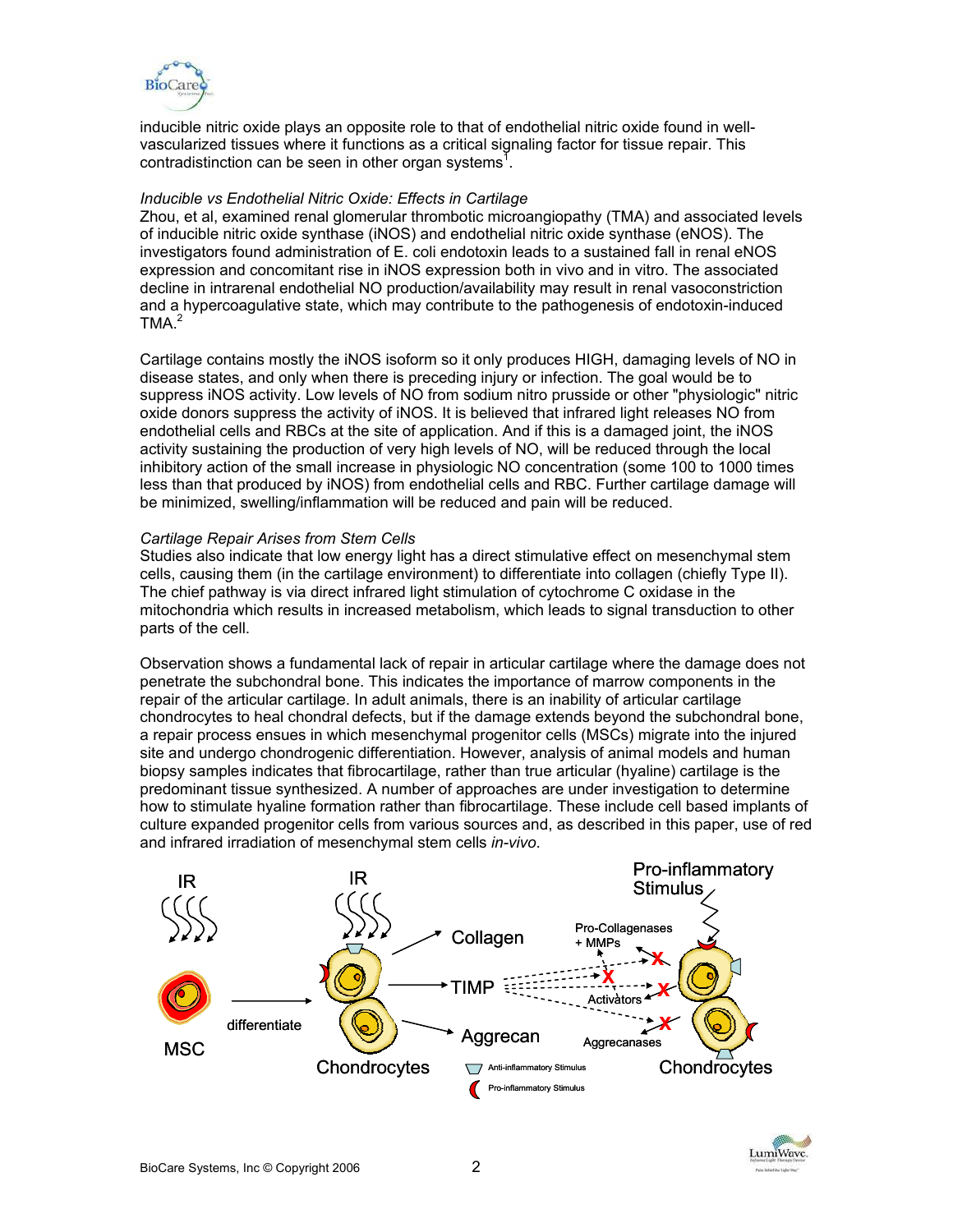

#### *Growth of Cartilage*

Two types of growth can occur in cartilage: appositional and interstitial. Appositional growth results in the increase of the diameter or thickness of the cartilage. The new cells derive from the perichondrium and occur on the surface of the cartilage model. (The perichondrium is a layer of dense connective tissue which surrounds cartilage. It consists of two separate layers: an outer fibrous layer and inner chondrogenic layer. The fibrous layer contains fibroblasts, which produce collagenous fibers. The chondrogenic layer remains undifferentiated and can form chondroblasts or chondrocytes.) Interstitial growth results in an increase of cartilage mass and occurs from within. Chondrocytes undergo mitosis within their lacuna, but remain imprisoned in the matrix, which results in clusters of cells called isogenous groups.

### *Diseases of Cartilage*

There are several diseases which can affect the cartilage. Chondrodystrophies are a group of diseases characterized by disturbance of growth and subsequent ossification of cartilage. Arthritis is a condition where the cartilage covering bones in joints (articular cartilage) is degraded, resulting in limitation of movement and pain. Arthritis may occur due to trauma or age-related "wear and tear" (osteoarthritis) or due to an autoimmune reaction against joint components (rheumatoid arthritis).

## **Sources of Light: Lasers and Light Emitting Diodes (LEDs)**

Much of the early work and indeed much of the available data on light therapies is based on laser light. In recent years, LEDs have become a popular choice for delivering light therapy based on safety, cost and large area of coverage. A number of prominent researchers have examined the question of whether there is a clinical difference in light sources. They have concluded that source of light is not as important as wavelength, energy dose and frequency.

Dr. Kendric C. Smith at the Department of Radiation Oncology, Stanford University School of Medicine, concludes in an article entitled The Photobiological Effect of Low Level Laser Radiation Therapy (Laser Therapy, Vol. 3, No. 1, Jan - Mar 1991) that, "1. Lasers are just convenient machines that produce radiation. 2. It is the radiation that produces the photobiological and/or photophysical effects and therapeutic gains, not the machines. 3. Radiation must be absorbed to produce a chemical or physical change, which results in a biological response."

In a study entitled Low-Energy Laser Therapy: Controversies and New Research Findings, Jeffrey R. Basford, M.D. of the Mayo Clinic's Department of Physical Medicine and Rehabilitation, suggests that the coherent aspect of laser may not be the source of its therapeutic effect. He states "firstly, the stimulating effects (from therapeutic light) are reported following irradiation with non-laser sources and secondly, tissue scattering, as well as fiber optic delivery systems used in any experiments rapidly degrade coherency. Thus any effects produced by low-energy lasers may be due to the effects of light in general and not to the unique properties of lasers. In this view, laser therapy is really a form of light therapy, and lasers are important in that they are convenient sources of intense light at wavelengths that stimulate specific physiological functions."<sup>4</sup>

Bjordal and colleagues examined numerous studies, concluding as follows: "The scarcity of literature on LED is responsible for consultation of literature originating from LLL (Low Level Laser) studies but it may be wondered if this literature is representative for that purpose. As in the early days of LLL therapy, the stimulating effects upon biological objects were explained by its coherence while the beam emitted by LED's on the contrary produces incoherent light. Though the findings of some scientists nowadays (show) that the coherence of the light beam is not responsible for the effects of LLL therapy. Given that the cardinal difference between LED and LLL therapy, coherence, is not of remarkable importance in providing biological response in cellular monolayers, one may consult literature from LLL studies to refer to in this LED studies."<sup>5</sup>

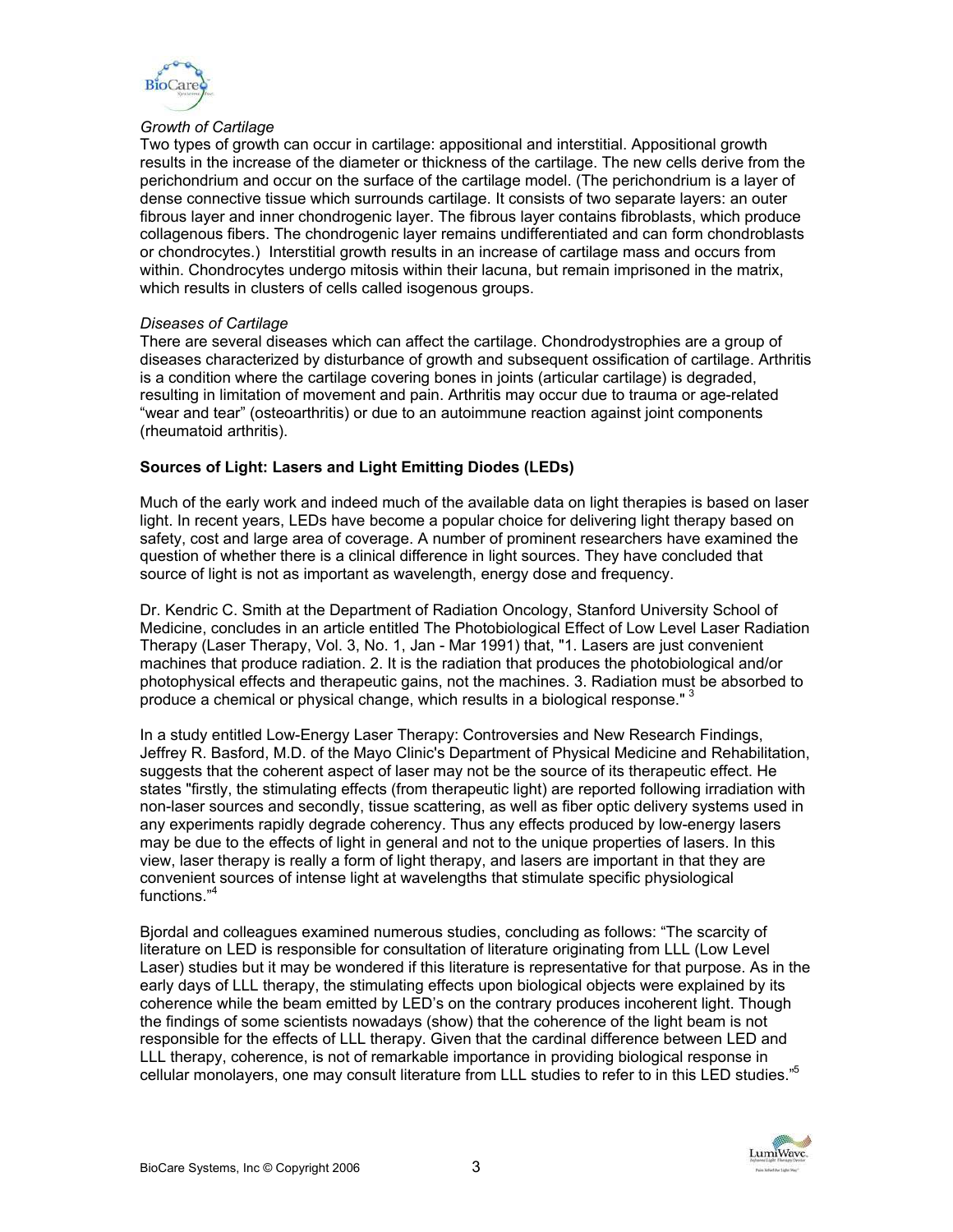

# **Biology of Cartilage Repair**

# **I. Cartilage repair arises from Mesenchymal cells, which differentiate into Cartilaginous cells and Extracellular matrix**

*The following study demonstrates that cartilage repair is achieved through proliferation and differentiation of mesenchymal (primordial, undifferentiated) cells, not from proliferation of extant cartilage chondrocytes.* 

**Cell origin and differentiation in the repair of full-thickness defects of articular cartilage.** Shapiro F, Koide S, Glimcher MJ. J Bone Joint Surg Am. 1993 Apr;75(4):532-53. Links

Department of Orthopaedic Surgery, Children's Hospital, Boston, Massachusetts 02115.

The origin and differentiation of cells in the repair of three-millimeter-diameter, cylindrical, fullthickness drilled defects of articular cartilage were studied histologically in New Zealand White rabbits. The animals were allowed to move freely after the operation. Three hundred and sixtyfour individual defects from 122 animals were examined as long as forty-eight weeks postoperatively. In the first few days, fibrinous arcades were established across the defect, from surface edge to surface edge, and this served to orient mesenchymal cell ingrowth along the long axes. The first evidence of synthesis of a cartilage extracellular matrix, as defined by safranin-O staining, appeared at ten days. At two weeks, cartilage was present immediately beneath the surface of collagenous tissue that was rich in flattened fibrocartilaginous cells in virtually all specimens. At three weeks, the sites of almost all of the defects had a well demarcated layer of cartilage containing chondrocytes. An essentially complete repopulation of the defects occurred at six, eight, ten, and twelve weeks, with progressive differentiation of cells to chondroblasts, chondrocytes, and osteoblasts and synthesis of cartilage and bone matrices in their appropriate locations. At twenty-four weeks, both the tidemark and the compact lamellar subchondral bone plate had been re-established. The cancellous woven bone that had formed initially in the depths of the defect was replaced by lamellar, coarse cancellous bone. Autoradiography after labeling with 3H-thymidine and 3H-cytidine demonstrated that chondrocytes from the residual adjacent articular cartilage did not participate in the repopulation of the defect. The repair was mediated wholly by the proliferation and differentiation of mesenchymal cells of the marrow. Intra-articular injections of 3H-thymidine seven days after the operation clearly labeled this mesenchymal cell pool. The label, initially taken up by undifferentiated mesenchymal cells, progressively appeared in fibroblasts, osteoblasts, articular chondroblasts, and chondrocytes, indicating their origin from the primitive mesenchymal cells of the marrow. Early traces of degeneration of the cartilage matrix were seen in many defects at twelve to twenty weeks, with the prevalence and intensity of the degeneration increasing at twenty-four, thirty-six, and forty-eight weeks. Polarized light microscopy demonstrated failure of the newly synthesized repair matrix to become adherent to, and integrated with, the cartilage immediately adjacent to the drill-hole, even when light microscopy had shown apparent continuity of the tissue. In many instances, a clear gap was seen between repair and residual cartilage.

*The following study, based on the authors' 10 years of research in cartilaginous tissue engineering, reinforces the concept that articular cartilage repair arises from primitive mesenchymal cells rather than from more mature chondrocytes.* 

#### **Cartilage Tissue Engineering: Current Limitations and Solutions.**  Association of Bone and Joint Surgeons Workshop Supplement

Grande, Daniel A. PhD; Breitbart, Arnold S. MD \*; Mason, James PhD \*\*; Paulino, Carl MD; Laser, Jordan BS; Schwartz, Robert E. MD Clinical Orthopaedics & Related Research. 367 SUPPLEMENT:S176-S185, October 1999.

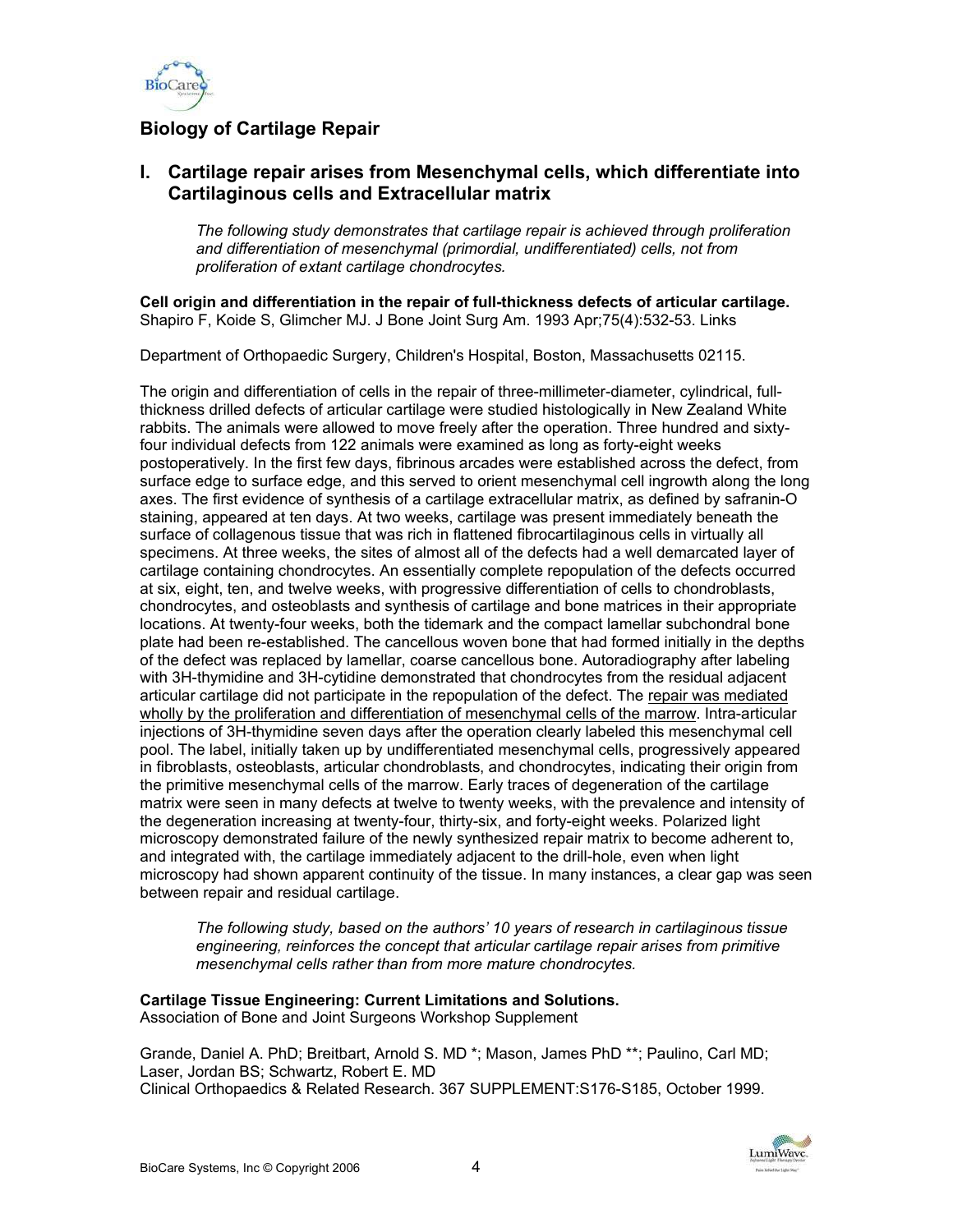

Articular cartilage repair remains one of the most intensely studied orthopaedic topics. To date the field of tissue engineering has ushered in new methodologies for the treatment of cartilage defects. The authors' 10-year experience using principles of tissue engineering applied to resurfacing of cartilage defects is reported. Which cell type to use, chondrocytes versus chondroprogenitor cells, and their inherent advantages and disadvantages are discussed. Chondrocytes initially were used as the preferred cell type but were shown to have long term disadvantages in models used by the authors. Mesenchymal stem cells can be used effectively to overcome the limitations experienced with the use of differentiated chondrocytes. The use of mesenchymal stem cells as platforms for retroviral transduction of genes useful in cartilage repair introduces the concept of gene modified tissue engineering. The fundamental conditions for promoting and conducting a viable cartilage repair tissue, regardless of which cell type is used, also were studied. Placement of a synthetic porous biodegradable polymer scaffold was found to be a requirement for achieving an organized repair capable of functionally resurfacing a cartilage defect. A new modular device for intraarticular fixation of various graft composites has been developed. This new cartilage repair device is composed of bioabsorbable polymers and is capable of being delivered by the arthroscope.

*The following study points out that mesenchymal stem cells (MSC) proliferate, differentiate, engraft and interface well with adjacent tissues (normal cartilage, bone) and form hyaline-like tissue. This suggests a pathway by which Light Therapy might promote formation of hyaline cartilage –namely, by stimulating MSCs to differentiate and proliferate into chondrocytes yielding Type II collagen resulting in hyaline formation.* 

**Repair of Large Articular Cartilage Defects with Implants of Autologous Mesenchymal**  Stem Cells Seeded into **ß-Tricalcium Phosphate in a Sheep Model** Tissue Engineering, Nov 2004, Vol. 10, No. 11-12: 1818 -1829

Ximin Guo, M.D., Ph.D.,Changyong Wang, M.D., Ph.D., Yufu Zhang, M.D., Renyun Xia, M.D. Min Hu, M.D., Ph.D., Cuimi Duan, Qiang Zhao, Lingzhi Dong, Jianxi Lu, M.D, Ph.D., Ying Qing Song, M.D., Ph.D.

Tissue engineering has long been investigated to repair articular cartilage defects. Successful reports have usually involved the seeding of autologous chondrocytes into polymers. Problems arise because of the scarcity of cartilage tissue biopsy material, and because the in vitro expansion of chondrocytes is difficult; to some extent, these problems limit the clinical application of this promising method. Bone marrow-derived mesenchymal stem cells (MSCs) have been proved a potential cell source because of their in vitro proliferation ability and multilineage differentiation capacity. However, in vitro differentiation will lead to high cost and always results in decreased cell viability. In this study we seeded culture-expanded autologous MSCs into bioceramic scaffold– $\beta$ -tricalcium phosphate ( $\beta$ -TCP) in an attempt to repair articular cartilage defects (8 mm in diameter and 4 mm in depth) in a sheep model. Twenty-four weeks later, the defects were resurfaced with hyaline-like tissue and an ideal interface between the engineered cartilage, the adjacent normal cartilage, and the underlying bone was observed. From 12 to 24 weeks postimplantation, modification of neocartilage was obvious in the rearrangement of surface cartilage and the increase in glycosaminoglycan level. These findings suggest that it is feasible to repair articular cartilage defects with implants generated by seeding autologous MSCs, without in vitro differentiation, into  $\beta$ -TCP. This approach provides great potential for clinical applications.

*This study further demonstrates the ability of non-differentiated mesenchymal cells to expand and differentiate into a number of different joint space cells, as influenced by physical contact with native mature cells (site dependent differentiation). In this case, the MSC cells are transplanted into degenerative discs and differentiate into cells expressing a number of key cell-associated matrix molecules.* 

**Differentiation of Mesenchymal Stem Cells Transplanted to a Rabbit Degenerative Disc Model: Potential and Limitations for Stem Cell Therapy in Disc Regeneration.** 

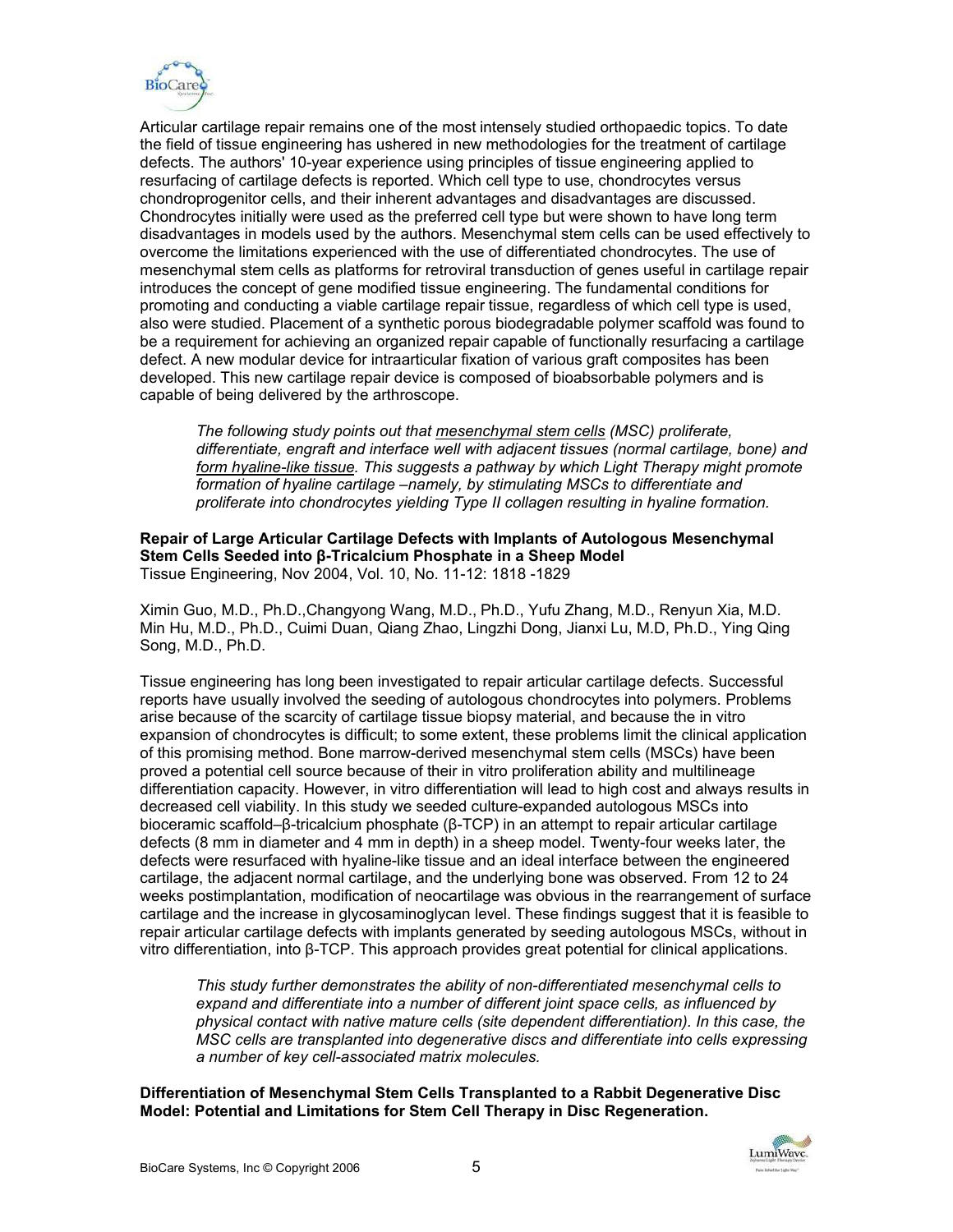

Sakai, Daisuke MD \*+; Mochida, Joji MD \*+; Iwashina, Toru MD \*+; Watanabe, Takuya MD \*+; Nakai, Tomoko \*+; Ando, Kiyoshi MD +; Hotta, Tomomitsu MD + Spine. 30(21):2379-2387, November 1, 2005.

**Study Design**. An in vivo study to assess the differentiation status of mesenchymal stem cells (MSCs) transplanted to the nucleus pulposus of degenerative discs in a rabbit model.

**Objectives**. To evaluate the fate of MSCs transplanted to the nucleus pulposus of degenerative discs in a rabbit and to determine whether they are a suitable alternative for cell transplantation therapy for disc degeneration.

**Summary of Background Data**. Although MSCs have been proposed as candidate donor cells for transplantation to treat intervertebral disc degeneration, their differentiation after transplantation has not been adequately investigated.

**Methods**. Autologous MSCs, labeled with green fluorescent protein, were transplanted into mature rabbits. Consecutive counts of transplanted MSCs in the nucleus area were performed for 48 weeks after transplantation. Differentiation of transplanted cells was determined by immunohistochemical analysis. The proteoglycan content of discs was measured quantitatively using a dimethylmethylene blue assay and mRNA expression of Type I and II collagen, aggrecan and versican was measured semi-quantitatively using reverse transcription polymerase chain reaction.

**Results**. Many cells that were positive for green fluorescent protein (GFP) were observed in the nucleus pulposus of cell-transplanted rabbit discs 2 weeks after transplantation. Their number increased significantly by 48 weeks. Some GFP-positive cells were positive for cell-associated matrix molecules, such as Type II collagen, keratan sulfate, chondroitin sulfate, aggrecan, and the nucleus pulposus phenotypic markers, hypoxia inducible factor 1 alpha, glutamine transporter 1, and matrix metalloproteinase 2. MSCs did not show significant expression of these molecules before transplantation. Biochemical and gene expression analyses showed significant restoration of total proteoglycan content and matrix-related genes compared with nontransplanted discs.

**Conclusions**. MSCs transplanted to degenerative discs in rabbits proliferated and differentiated into cells expressing some of the major phenotypic characteristics of nucleus pulposus cells, suggesting that these MSCs may have undergone site-dependent differentiation. Further studies are needed to evaluate their functional role.

*A great deal of current clinical research into OA treatment is focused on tissue engineering. In particular, techniques are being developed to grow chondrocytes on biomatrixes and transplant into cartilage lesions in OA-affected joints.* 

*The following study suggests that the in-vivo source of the mesenchymal, or progenitor cells, is from the surface of the articular cartilage itself. If light therapy stimulates MSC differentiation and proliferation, this would be the target population.* 

#### **The surface of articular cartilage contains a progenitor cell population**

Gary P. Dowthwaite, Joanna C. Bishop, Samantha N. Redman, Ilyas M. Khan, Paul Rooney, Darrell J. R. Evans, Laura Haughton, Zubeyde Bayram, Sam Boyer, Brian Thomson, Michael S. Wolfe and Charles W. Archer. Journal of Cell Science 117, 889-897 (2004)

It is becoming increasingly apparent that articular cartilage growth is achieved by apposition from the articular surface. For such a mechanism to occur, a population of stem/progenitor cells must reside within the articular cartilage to provide transit amplifying progeny for growth. Here, we report on the isolation of an articular cartilage progenitor cell from the surface zone of articular cartilage using differential adhesion to fibronectin. This population of cells exhibits high affinity for

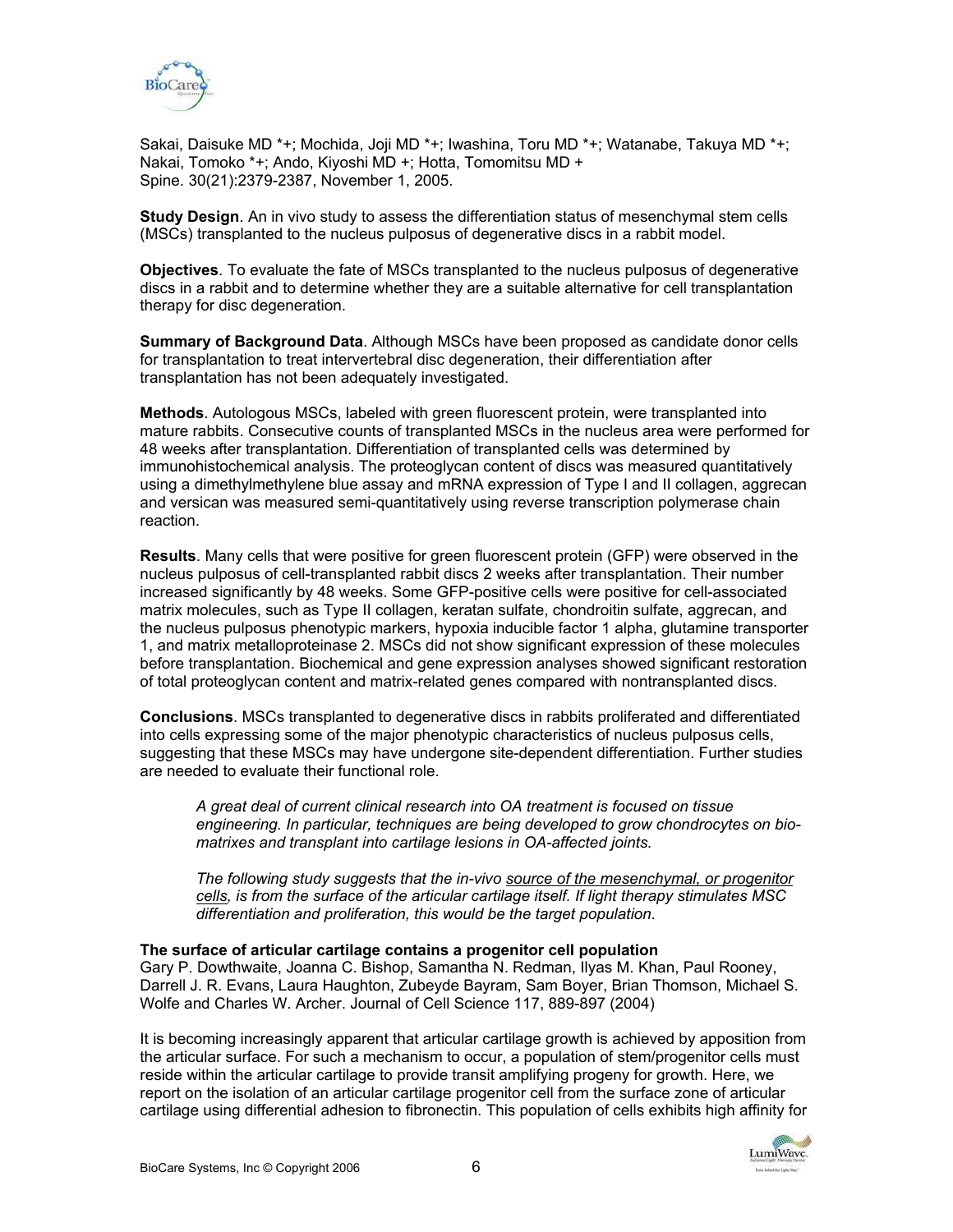

fibronectin, possesses a high colony-forming efficiency and expresses the cell fate selector gene Notch 1. Inhibition of Notch signaling abolishes colony forming ability whilst activated Notch rescues this inhibition. The progenitor population also exhibits phenotypic plasticity in its differentiation pathway in an embryonic chick tracking system, such that chondroprogenitors can engraft into a variety of connective tissue types including bone, tendon and perimysium. The identification of a chondrocyte subpopulation with progenitor-like characteristics will allow for advances in our understanding of both cartilage growth and maintenance as well as provide novel solutions to articular cartilage repair.

*Chondrocyte type and morphology varies depending on the zone of cartilage in which it is found. Chondrocytes from each zone produce a distinct set of matrix components. Stimulation of these various chondrocytes will yield different components, from surface zone proteoglycan, to midzone type II collagen fibers and the high molecular weight aggregating proteoglycan aggrecan which form hyaline cartilage, to deep zone type X collagen.* 

#### **Differentiation of chondrocytes across cartilage zones and the resultant matrix component synthesis.** (Ibid)

Articular cartilage is an avascular, aneural tissue with a high matrix to cell volume ratio. The matrix comprises mainly type II collagen fibers and the high molecular weight aggregating proteoglycan aggrecan. The tissue is not, however, homogeneous with biochemical and morphological variations existing from the surface zone to the deeper calcified layer. The surface zone of the tissue is characterized by flattened, discoid cells that secrete surface zone proteoglycan (proteoglycan 4) (Schumacher et al., 1994 ). The mid zone of the tissue comprises rounded cells arranged in perpendicular columns and in addition to type II collagen and aggrecan, expresses cartilage intermediate layer protein (CILP) (Lorenzo et al., 1998 ). The deep zone and calcified zone chondrocytes express type X collagen and alkaline phosphatase (Schmid and Linsenmayer, 1985 ), and in the deep zone the chondrocytes are considerably larger than in the other zones.

Clearly, the differentiation and proliferation events occurring during the development of articular cartilage must, therefore, be strictly controlled both temporally and spatially in order for the distinct zonal architecture of the tissue to be established. Various studies have shown that the surface zone of articular cartilage is centrally involved in the regulation of tissue development and growth. Not only does the surface of articular cartilage play a major role in the morphogenesis of the diarthrodial joint via differential matrix synthesis (Ward et al., 1999 ), but the expression of many growth factors and their receptors at the articular surface (Archer et al., 1994 ; Hayes et al., 2001 ) suggest that this region represents an important signaling centre. In addition, it has been shown in vivo that the surface zone of articular cartilage is responsible for the appositional growth of articular cartilage and from these studies we hypothesized that the surface zone of articular cartilage contains a progenitor/stem cell population that allows for the appositional growth of the tissue (Hayes et al., 2001 ).

# **II. Effects of Light Therapies (red and infrared) on Mesenchymal Cells fated to cartilaginous cell differentiation**

*This study demonstrates stimulatory effects of low level light therapy on mesenchymal cells – in this instance, mesenchymal cell which differentiate into chondroblasts.* 

#### **Biostimulation of bone marrow cells with a diode soft laser.**

Dortbudak O, Haas R, Mallath-Pokorny G. Clin Oral Implants Res. 2000 Dec;11(6):540-5.

In recent years, the use of low-intensity red light in regeneration of soft tissue has been increasingly pursued. As far as hard tissue is concerned, the biostimulating effect of laser has already been demonstrated successfully in more rapid healing of tibial bone fractures in mice at a

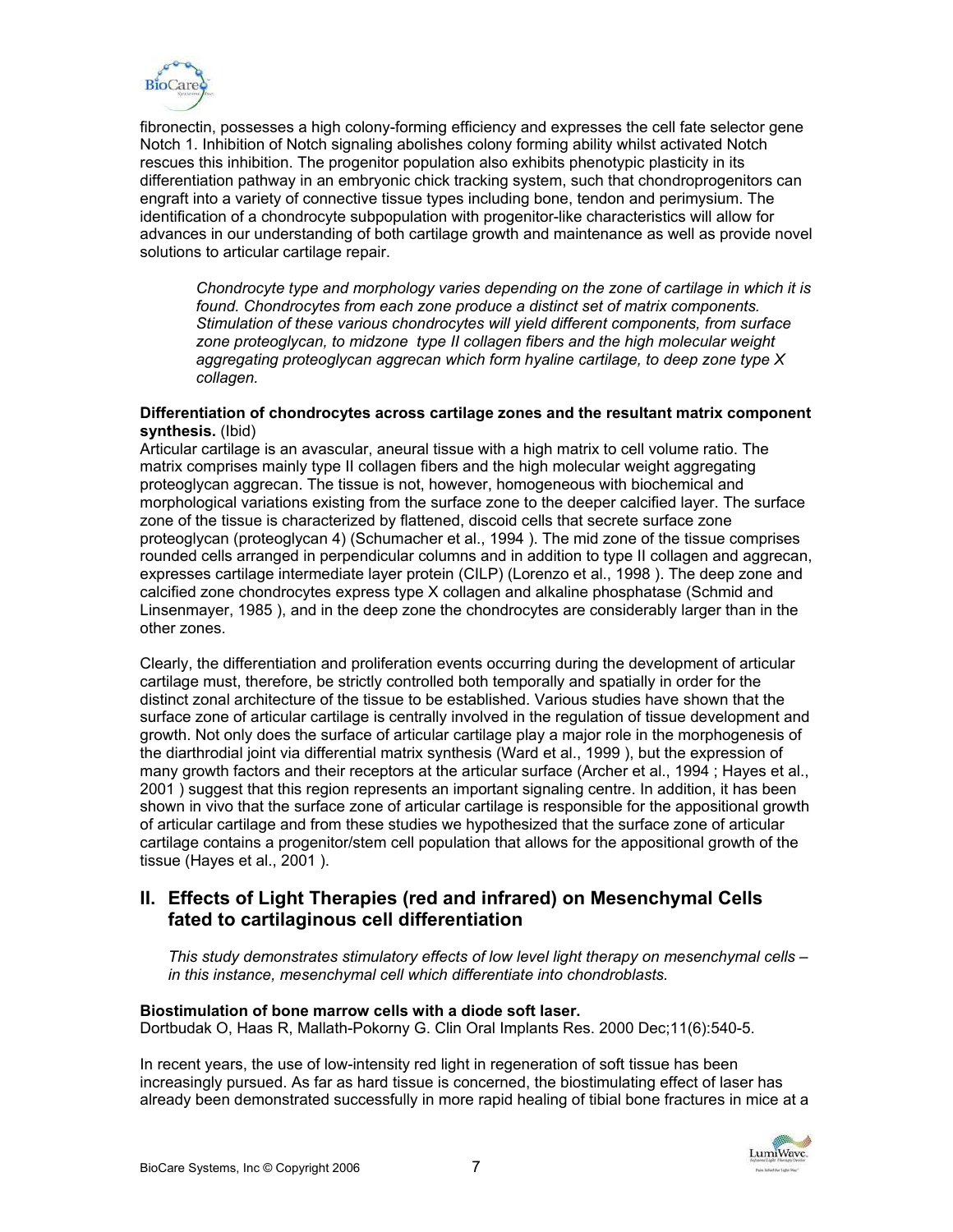

dosage of 2.4 J. However, the effect of light of a low dose laser directly on osteoblasts has not been investigated yet. The aim of this study was to determine the effect of continuous wave diode laser irradiation on osteoblasts derived mesenchymal cells. Three groups of 10 cultures each were irradiated 3 times (days 3, 5, 7) with a pulsed diode soft laser with a wavelength of 690 nm for 60 s. Another 3 groups of 10 cultures each were used as control groups. A newly developed method employing the fluorescent antibiotic tetracycline was used to compare bone growth on these culture substrates after a period of 8, 12 and 16 days, respectively. It was found that all lased cultures demonstrated significantly more fluorescent bone deposits than the non-lased cultures. The difference was significant, as tested by the Tukey Test ( $P < 0.0001$ ) in the cultures examined after 16 days. Hence it is concluded that irradiation with a pulsed diode soft laser has a biostimulating effect on osteoblasts in vitro, which might be used in osseointegration of dental implants.

*The following study demonstrates biostimulatory effects of light on chondrocyte cell cultures.* 

## **Laser biostimulation of cartilage: in vitro evaluation**

P. Torricelli, G. Giavaresi, M. Fini, G. A. Guzzardella, G. Morrone, A. Carpi and R. Giardino. Biomedicine & Pharmacotherapy Volume 55, Issue 2 , March 2001, Pages 117-120.

An in vitro study was performed to evaluate the laser biostimulation effect on cartilage using a new gallium-aluminium-arsenic diode laser. Chondrocyte cultures were derived from rabbit and human cartilage. These cells were exposed to laser treatment for 5 days, using the following parameters: 300 joules, 1 watt, 100 (treatment A) or 300 (treatment B) hertz, pulsating emission for 10 minutes, under a sterile laminar flow. Control cultures (no treatment) received the same treatment with the laser device off. Cell viability was measured by MTT assay at the end of the laser treatment and then after 5 days. Neither rabbit nor human cultured chondrocytes showed any damage under a light microscope and immunostaining control following laser treatment. The MTT test results indicated a positive biostimulation effect on cell proliferation with respect to the control group. The increase in viability of irradiated chondrocytes was maintained for five days following the end of the laser treatment. The results obtained with the Ga-Al-As diode laser using the above tested parameters for in vitro biostimulation of cartilage tissues provide a basis for a rational approach to the experimental and clinical use of this device.

# **III. Other examples of Light-stimulated proliferation and differentiation of Mesenchymal cells**

*This study examines the effects of infrared and polarized light on primitive cell (myofibroblasts) proliferation and differentiation in the tissue healing process, using measures of morphologic and cytochemical expression. Light therapy is demonstrated to increase healing activities by these measures as compared to non-treated controls. Taken together with studies of light stimulation of progenitor cells resulting in differentiation and proliferation in a variety of tissue types (e.g., muscle, dermis, bone, cartilage), this suggests a general mechanism of action for light on progenitor cells.* 

#### **Polarized Light (400–2000 nm) and Non-ablative Laser (685 nm): A Description of the Wound Healing Process Using Immunohistochemical Analysis**

Dr. Antonio Luiz B. Pinheiro, Ph.D., Daniel Humberto Pozza, D.D.S., Marilia G. De Oliveira, Ph.D., Ruben Weissmann, Ph.D., Luciana Maria Pedreira Ramalho, Ph.D. Photomedicine and Laser Surgery, Oct 2005, Vol. 23, No. 5 : 485 -492

**Objective**: This study aimed to describe, through morphologic and cytochemical analysis, the healing process of wounds submitted (or not) to laser therapy  $(\lambda 685 \text{ nm})$  or polarized light  $(\lambda 400-$ 2000 nm).

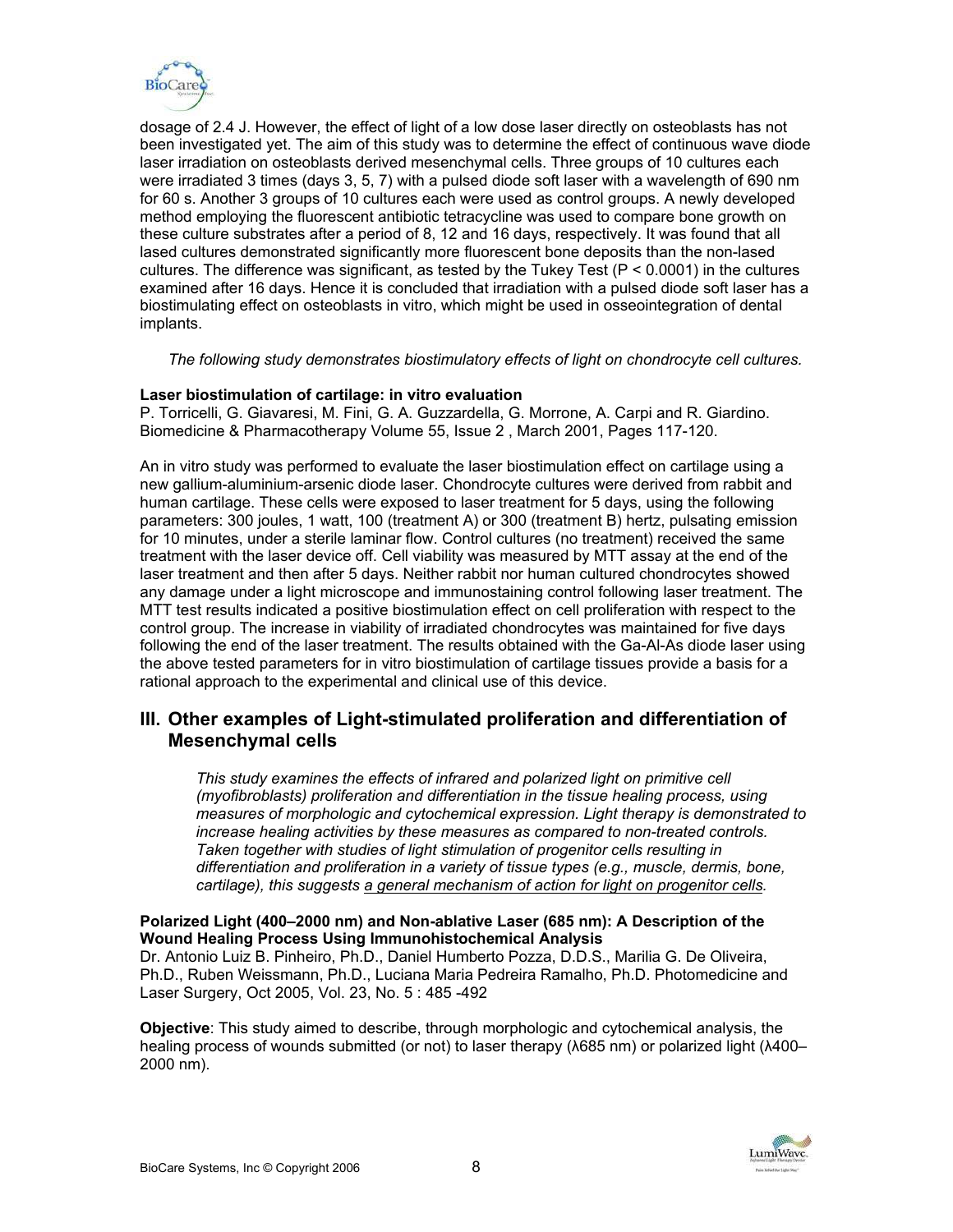

**Background Data**: There are many reports on different effects of several types of phototherapies on the treatment of distinct conditions, amongst them, on wound healing. Laser therapy and the use of polarized light are still controversial despite successive reports on their positive effects on several biological processes.

**Methods**: Thirty male Wistar rats, approximately 4 months old, were used, and standardized excisional wounds were created on their dorsum. The wounds were irradiated in four equidistant points with laser light or illuminated with polarized light, both with doses of 20 or 40 J/cm2. Group 1 acted as untreated controls. Animals were irradiated every 48 h during 7 days, starting immediately after surgery, and were humanely killed on the 8th post-operative day. Specimens were taken and routinely processed and stained with H&E, and for descriptive analysis of myofibroblasts and collagen fibers, the specimens were imunnomarked by smooth muscle  $\alpha$ -actin and picrosirius stain.

#### **Results**:

**1)** Control specimens showed the presence of ulceration, hyperemia, discrete edema, intense, and diffuse inflammation, collagen deposition was irregular, and myofibroblasts were seen parallel to the wound margins.

**2)** Wounds treated by laser therapy with a dose of 20 J/cm2 showed mild hyperemia, inflammation varied from moderate to intense, the number of fibroblasts was large, and the distribution of collagen fibers was more regular.

**3)** Increasing the dose to 40 J/cm2 evidenced exuberant neovascularization, severe hyperemia, moderate to severe inflammation, large collagen deposition, and fewer myofibroblasts.

**4)** On subjects illuminated with polarized light with a dose of 20 J/cm2, mild to moderate hyperemia was detectable, and collagen matrix was expressive and unevenly distributed; a larger number of myofibroblasts was present and no re-epithelialization was seen.

**5)** Increasing the dose resulted in mild to moderate hyperemia, no re-epithelialization was seen, edema was discrete, and inflammation was moderate.

**Conclusion**: The use of 685-nm laser light or polarized light with a dose of 20 J/cm2 resulted in increased collagen deposition and better organization on healing wounds, and the number of myofibroblast was increased when polarized light is used.

*Low level light therapy has been shown to enhance quality of fibroblast cell cultures in terms of engraftment, colony forming efficiency and clonal growth rates.* 

#### **Laser therapy accelerates initial attachment and subsequent behaviour of human oral fibroblasts cultured on titanium implant material: A scanning electron microscopic and histomorphometric analysis**

Maawan Khadra1, Nesrin Kasem2, Ståle Petter Lyngstadaas3, Hans R. Haanæs1 and Kamal Mustafa4 Clinical Oral Implants Research, Volume 16 Issue 2 Page 168 - April 2005

The aim of the study was to investigate the effect of low-level laser therapy (LLLT) on attachment and proliferation of human gingival fibroblasts (HGF) cultured on titanium implant material. HGF were exposed to gallium–aluminum–arsenide diode laser at dosages of 1.5 or 3 J/cm2 and then cultured on commercially pure titanium discs. Cell profile areas were measured after 1, 3 and 24 h, using scanning electron microscopy and an automatic image analyzer. The results were expressed as percentage of attachment. In order to investigate the effect of LLLT on cellular growth after 8 and 10 days, HGF were cultured on titanium discs for 24 h and then exposed to laser irradiation on 3 consecutive days. Colony-forming efficiency (CFE) and clonal growth rates (CGR) were measured. Cell viability was determined by Hoechst and prodidium iodide staining.

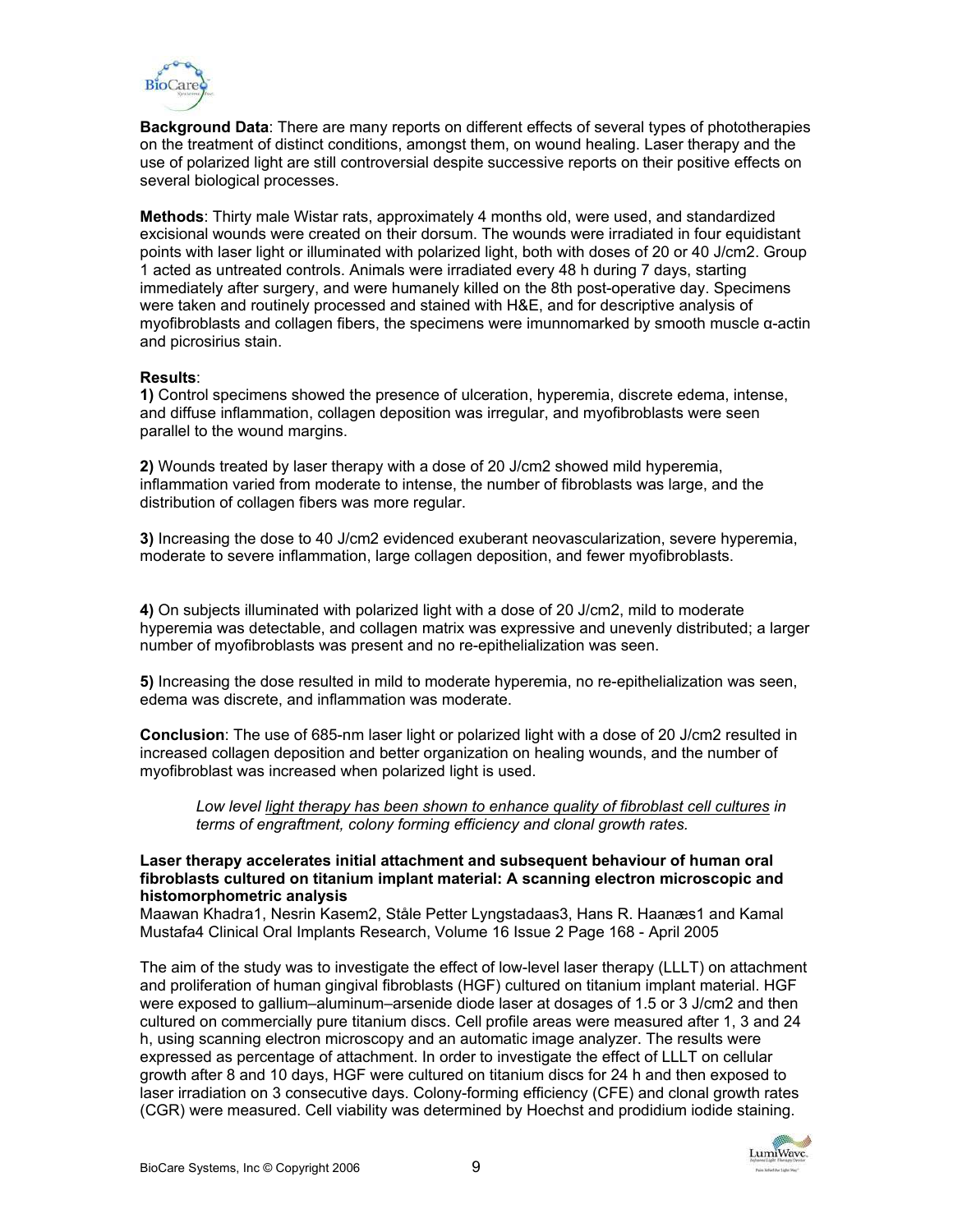

Non-lased cultures served as controls. Morphologically, the cells spread well on all titanium surfaces, indicating good attachment by both irradiated and non-irradiated cells. Fibroblasts exposed to laser irradiation had significantly higher percentages of cell attachment than the nonexposed cells (P<0.05). CFE and CGR were also enhanced for the irradiated cells (P<0.05). Cell viability was high (>90%) in the irradiated and control groups, without significant differences. It is concluded that in vitro LLLT enhances the attachment and proliferation of HGF on titanium implant material.

*Low energy red and infrared light has been shown to promote proliferation of precursor satellite cells, similar to precursor mesenchymal cells.* 

## **Skeletal muscle cell activation by low-energy laser irradiation: A role for the MAPK/ERK pathway**

Gavriela Shefer 1, Uri Oron 2, Andrey Irintchev 3, Anton Wernig 3, Orna Halevy. Journal of Cellular Physiology Volume 187, Issue 1 , Pages 73 – 80, 2001

Low-energy laser irradiation (LELI) has been shown to promote skeletal muscle regeneration in vivo and to activate skeletal muscle satellite cells, enhance their proliferation and inhibit differentiation in vitro. In the present study, LELI, as well as the addition of serum to serumstarved myoblasts, restored their proliferation, whereas myogenic differentiation remained low. LELI induced mitogen-activated protein kinase/extracellular signal-regulated protein kinase (MAPK/ERK) phosphorylation with no effect on its expression in serum-starved myoblasts. Moreover, a specific MAPK kinase inhibitor (PD098059) inhibited the LELI- and 10% serummediated ERK1/2 activation. However, LELI did not affect Jun N-terminal kinase (JNK) or p38 MAPK phosphorylation or protein expression. Whereas a 3-sec irradiation induced ERK1/2 phosphorylation, a 12-sec irradiation reduced it, again with no effect on JNK or p38. Moreover, LELI had distinct effects on receptor phosphorylation: it caused phosphorylation of the hepatocyte growth factor (HGF) receptor, previously shown to activate the MAPK/ERK pathway, whereas no effect was observed on tumor suppressor necrosis (TNF-) receptor which activates the p38 and JNK pathways. Therefore, by specifically activating MAPK/ERK, but not JNK and p38 MAPK enzymes, probably by specific receptor phosphorylation, LELI induces the activation and proliferation of quiescent satellite cells and delays their differentiation.

# **IV. Effects of Light Therapies on Osteoarthritis in Animal Models**

# **1) Light Stimulated Cartilage Formation**

*The following three abstracts provide a model for cartilage degradation (through joint immobilization) and for repair (through light therapy). The effect of low level light therapy on in-vivo rabbit cartilage healing, marked by chondrocyte growth, is demonstrated in the second and third studies.* 

*(1) Joint immobilization as a model for induced OA* 

### **Apoptosis and p53 expression in chondrocytes relate to degeneration in articular cartilage of immobilized knee joints.**

Okazaki R, Sakai A, Ootsuyama A, Sakata T, Nakamura T, Norimura T. J Rheumatol. 2003 Mar;30(3):559-66.

OBJECTIVE: We have reported that articular cartilage showed early stage degeneration at 7 and 14 days after immobilization, moderate degeneration at 28 days, and severe degeneration at 42 days in rabbits. To test whether apoptosis occurs in association with p53 expression in chondrocytes during the process of articular cartilage degeneration, we investigated the degree of cartilage degeneration, the frequency of apoptotic cells, and the levels of p53 mRNA in rabbits

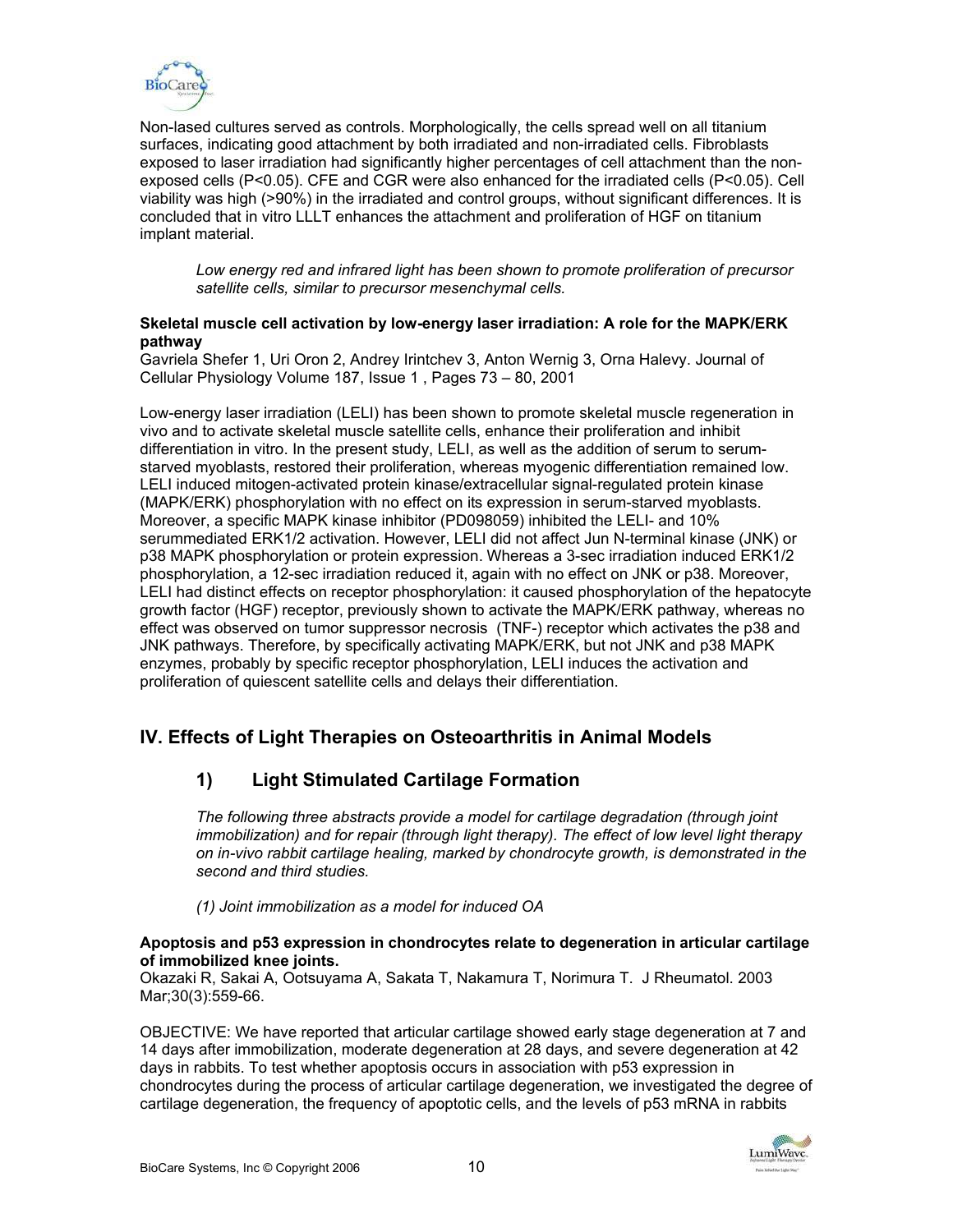

and mice after knee immobilization. METHODS: Right knees of male Japanese white rabbits were immobilized in full extension with fiberglass casts for up to 42 days. Similarly, right knees of male p53 wild-type [p53 (+/+)] and p53 null [p53 (-/-)] mice were immobilized in full extension with bandage tape for up to 84 days. Apoptotic cells were confirmed by TUNEL staining on the sections of knee joints. Total RNA of articular chondrocytes obtained from Day 0 or immobilized knees was analyzed semiquantitatively by RT-PCR using specific primers for p53. RESULTS: Articular cartilage degenerated after immobilization of p53 (+/+) mouse knees, but not after immobilization of p53 (-/-) knees. Apoptotic cells were observed in articular cartilage in the femur and tibia of rabbits and p53 (+/+) mice after immobilization. However, only a few apoptotic cells were observed at the same sites in p53 (-/-) mice. In RT-PCR analysis, the levels of p53 mRNA obtained from immobilized groups were significantly higher than those of Day 0 groups in rabbit and p53 (+/+) mouse knees. CONCLUSION: Apoptosis and p53 expression in chondrocytes relate to degeneration in articular cartilage of immobilized knee joints.

*(2) Light irradiation of immobilized joints improves surface morphology of articular cartilage.* 

### **Effect of low-power helium-neon laser irradiation on 13-week immobilized articular cartilage of rabbits.**

Bayat M, Ansari A, Hekmat H. Indian J Exp Biol. 2004 Sep;42(9):866-70.

Influence of low-power (632.8 nm, Helium-Neon, 13 J/cm2, three times a week) laser on 13-week immobilized articular cartilage was examined with rabbits knee model. Number of chondrocytes and depth of articular cartilage of experimental group were significantly higher than those of sham irradiated group. Surface morphology of sham-irradiated group had rough prominences, fibrillation and lacunae but surface morphology of experimental group had more similarities to control group than to sham irradiated group. There were marked differences between ultrastructure features of control group and experimental group in comparison with sham irradiated group. Low-power Helium-Neon laser irradiation on 13-week immobilized knee joints of rabbits neutrilized adverse effects of immobilization on articular cartilage.

*(3) Infrared irradiation of immobilized joints preserves biomechanical integrity of articular cartilage.* 

### **Laser's effect on bone and cartilage change induced by joint immobilization: An experiment with animal model**

Masami Akai, MD, Mariko Usuba, RPT, Toru Maeshima, Yoshio Shirasaki, Shozo Yasuoka, MD. Lasers Surg. Med. 21:480-484, 1997.

#### **Objective**

Influence of low-level (810nm, Ga-Al-As semi-conductor) laser on bone and cartilage during joint immobilization was examined with rats' knee model.

#### Materials and Methods

The hind limbs of 42 young Wistar rats were operated on in order to immobilize the knee joint. One week after operation they were assigned to three groups; irradiance 3.9W/cm2, 5.8W/cm2, and sham treatment. After 6 times of treatment for another 2 weeks both hind legs were prepared for 1) indentation of the articular surface of the knee (stiffness and loss tangent), and for 2) dual energy X-ray absorptiometry (bone mineral density) of the focused regions.

#### Results and Conclusions

The indentation test revealed preservation of articular cartilage stiffness with 3.9 and 5.8W/cm2 therapy. Soft laser treatment has a possibility for prevention of biomechanical changes by immobilization.

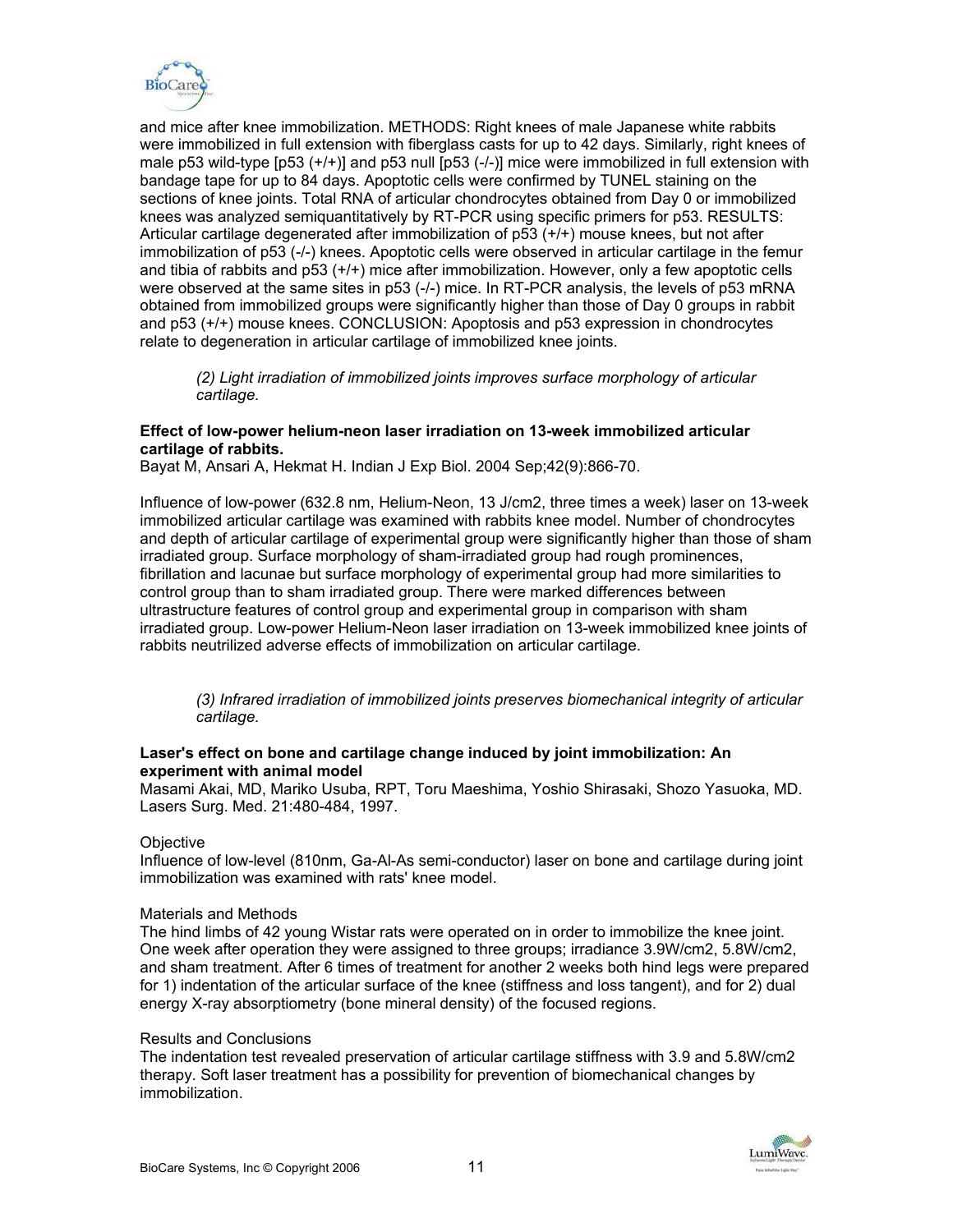

*Infrared irradiation of surgically induced lesions in articular cartilage resulted in defect healing with good cell and tissue morphology compared to untreated joints.* 

#### **Low-Power Diode Laser Stimulation of Surgical Osteochondral Defects: Results after 24 Weeks**

Gaetano Antonio Guzzardella <sup>A1</sup>, Domenico Tigani <sup>A2</sup>, Paola Torricelli <sup>A1</sup>, Milena Fini <sup>A1</sup>, Lucia Martini <sup>A1</sup>, Gianfranco Morrone A1, Roberto Giardino A1 Artificial Cells, Blood Substitutes, and Biotechnology (formerly known as Artificial Cells, Blood Substitutes, and Immobilization Biotechnology) Volume 29, Number 3 Pages: 235 - 244 / 2001

SUMMARY The purpose of this study was to evaluate osteochondral lesions of the knee, treated intraoperatively with low-power laser stimulation, and assess results at 24 weeks. Surgery was performed under general anesthesia on six rabbits; a bilateral osteochondral lesion was created in the femoral medial condyles with a drill. All of the left lesions underwent immediate stimulation using the diode Ga-Al-As laser (780nm), whereas the right knees were left untreated as control group. After 24 weeks, the explants from the femoral condyles, either treated employing laser energy or left untreated, were examined histomorphometrically. Results obtained on the lased condyles showed good cell morphology and a regular aspect of the repaired osteocartilaginous tissue.

*Infrared light at 904 nm wavelength accelerates cartilaginous tissue formation.* 

### **The Influence of Low Level Infra-Red Laser Therapy On The Regeneration Of Cartilage Tissue**

P.Lievens , Ph.van der Veen, Laser Florence 2003; http://www.laser.nu

This study concerns the influence of Laser treatment on the regeneration process of cartilage tissue. There is no need saying that the regeneration of cartilage tissue is a very big problem in rheumatic diseases for example. The lack of blood supply is one of the most important factors involved. Lots of previous publications give us proof of the regeneration capacities of Laser therapy (in wound healing, bone repair etc.).

In this study we have chosen to experiment on cartilage tissue of the ear of mice. We are aware of the fact that the elastic cartilage tissue of the ear is not totally comparable with the hyaline cartilage of articulations. For technical reasons however and because of the fact that the chondrocytes are comparable, we decided to use mice ears in our experiment. A 0,4 mm hole was drilled in both ears on 30 mice. The right ears remain untreated, while the left ears were treated daily with IR-Laser (904 nm) for 3 minutes. Macroscopical as well as histological evaluations were performed on the cartilage regeneration of both ears.

Our results show that after one day post surgery no differences were found between the irradiated and the non-irradiated group. After the second day, only in the irradiated group there is a clear activation of the perichondrium. After four days, there is a significant ingrowth of the perichondrium into the drill hole in the experimental group and there is only an active perichondrium zone in our control group.

*Additional models of cartilage formation as stimulated by Infrared Light at 904 nm wavelength show acceleration of growth and differences in tissue type in treated versus untreated.* 

**The Regenerating Capacity of LLLT on Muscle Fibers and On Cartilage Tissue**  van der Veen Ph, Lievens P Department of Rehabilitation Research Vrije Universiteit Brussel, Brussels, Belgium. The Journal of Laser Therapy Millennium Edition Volumes 12 & 13; pg 27; 2000.

**Introduction**: This study concerns the influence of laser treatment on the regeneration process of cartilage tissue and muscle fibers. It is known that damage of cartilage and muscular tissue is a serious problem in, for example rheumatic diseases and sports injuries. The lack of blood supply

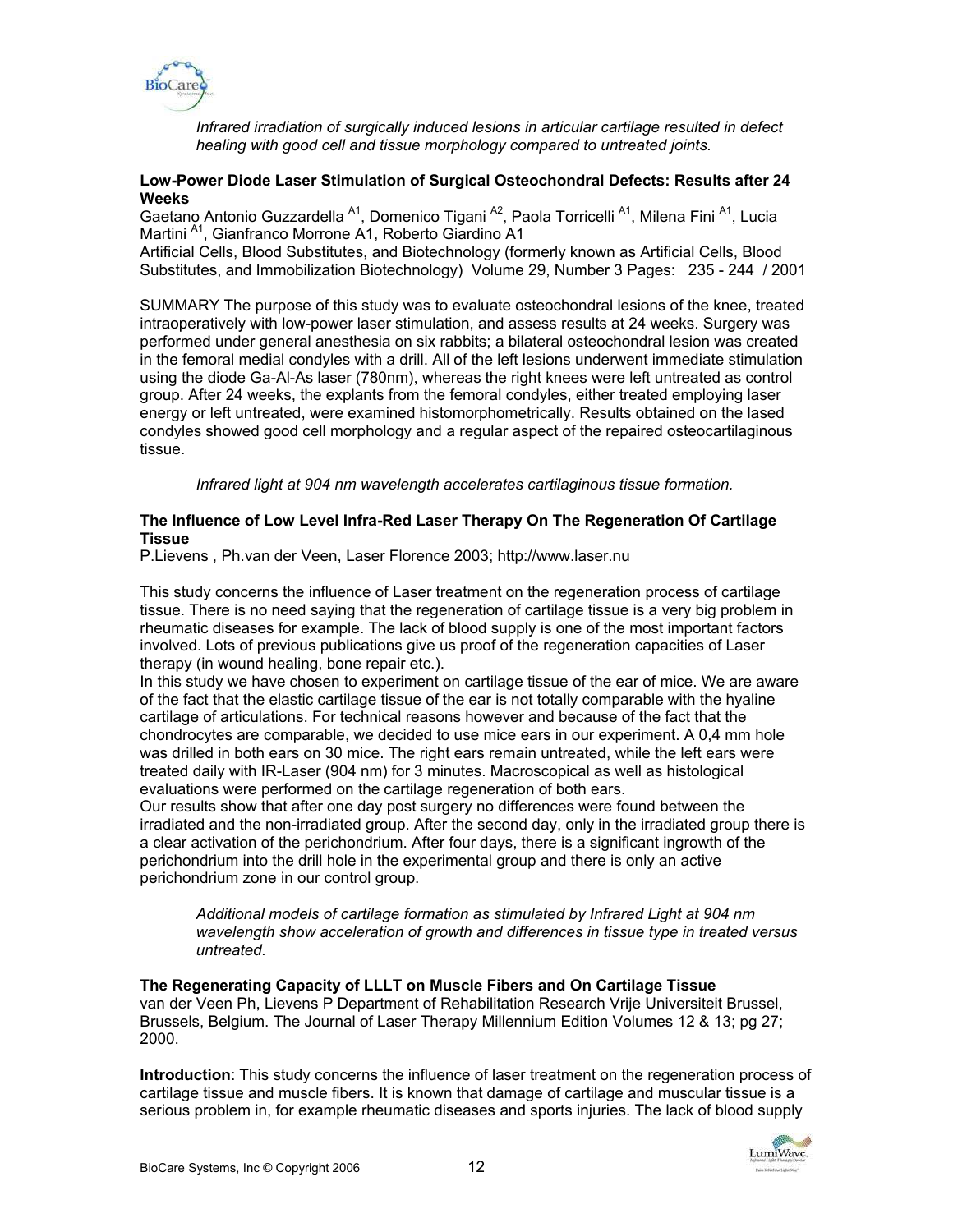

is one of the most important factors involved. Previous studies have proven the regeneration capacities of laser in wound healing and bone repair.

**Material and Methods**: In the first part of this study we have chosen to experiment on cartilage tissue of mice. A 0.4 mm hole was drilled in both ears on 15 mice. The mice were divided into 3 groups, dependent on the duration of treatment (1, 2 or 4 days). The right ears were treated with GaAs IR laser (904nm, 10W) for 3 minutes. The left ears remained untreated and were used as control. Photographs were taken from the histologic sections and were interpreted by using the Bentley method. Parameters were: macrophage activity, fibroblast proliferation, chondrocyte activity, remodeling of cartilage structure and perichondrium activity. The statistical analyses of the results was done by a Chi square test. The results were statistically analysed using Kolmogorov-Smirnov Goodness of fit test and Wilcoxon Matched-Pairs Singeld-Rank test. Significant level was always chosen at the 5% level.

**Results**: After 1 day of treatment, no significant differences were found between the irradiated group and control and there was no tendency of cell proliferation. After 2 days of treatment, the drilled hole is filled with cartilage structures and is more filled than the control ear. No activity of perichondrium and a differentiation of chondrocytes and fibroblasts is notable. A significant activation of the perichondrium is found towards the drilled hole. There is a significant difference between the irradiated and non irradiated side; the untreated ear is filled, but with totally other cell structures than in the treated ear.

# **2) Light Stimulated Hyaline Cartilage Formation**

*This study found that irradiation of articular cartilage lesions with infrared wavelengths (904 nm) resulted in formation of hyaline cartilage, while those irradiated with red wavelengths (633nm) formed fibrocartilage. Granulation tissue formed in the untreated joints.* 

#### **Histological and Clinical Responses of Articular Cartilage to Low-level Laser Therapy: Experimental Study**

I. Ruiz Calatrava, J.M.Santisteban Valenzuela, R.J.G0mez-Villamandos J.I.Redondo, J.C.G0mez-Villamandos, L.Aviga Jurado. Lasers in Medical Science 1997, 12:117-121 0268 - 892.

This study was carried out to evaluate the effects of low-level laser irradiation on experimental lesions of articular cartilage. A standard lesion was practised on the femoral trochlea of both hind limbs of 20 clinically normal Californian rabbits. These animals were divided into two groups of 10 individuals each, depending on the laser equipment used for treatment. One group was treated with HeNe laser (8 J cm<sup>2</sup>, 632.8 nm wavelength) and the other with infra-red (IR) laser (8 J cm<sup>2</sup>, 904 nm wavelength). In both groups, five points of irradiation to the right limb alone were irradiated per session for a total of 13 sessions, applied with an interval of 24 h between sessions. These points were the following: left and right femoral epicondyles, left and right tibial condyles and the centre of articulation. The distance between these points was approximately 1 cm. The untreated left limb was left as a control. During treatment, extension angle and periarticular thickness were considered. At the end of the treatment, samples were collected for histopathological study and stained with: Haematoxylin-Eosin, PAS and Done. The results show a statistically higher anti-inflammatory capacity of the IR laser ( p<0.0001). The functional recovery was statistically similar for both treatments (p<0.176). Histological study showed, at the end of the treatment, hyaline cartilage in the IR group, fibrocartilage in the HeNe group and granulation tissue in the control limbs. Clinical and histological results indicated that this laser treatment had a clear anti-inflammatory effect that provided a fast recuperation and regeneration of the articular cartilage.

*In this study a combination of red and blue wavelengths alone and in combination with magnetic fields. The light combinations alone stimulated hyaline repair while the addition of magnetic fields inhibited repair.* 

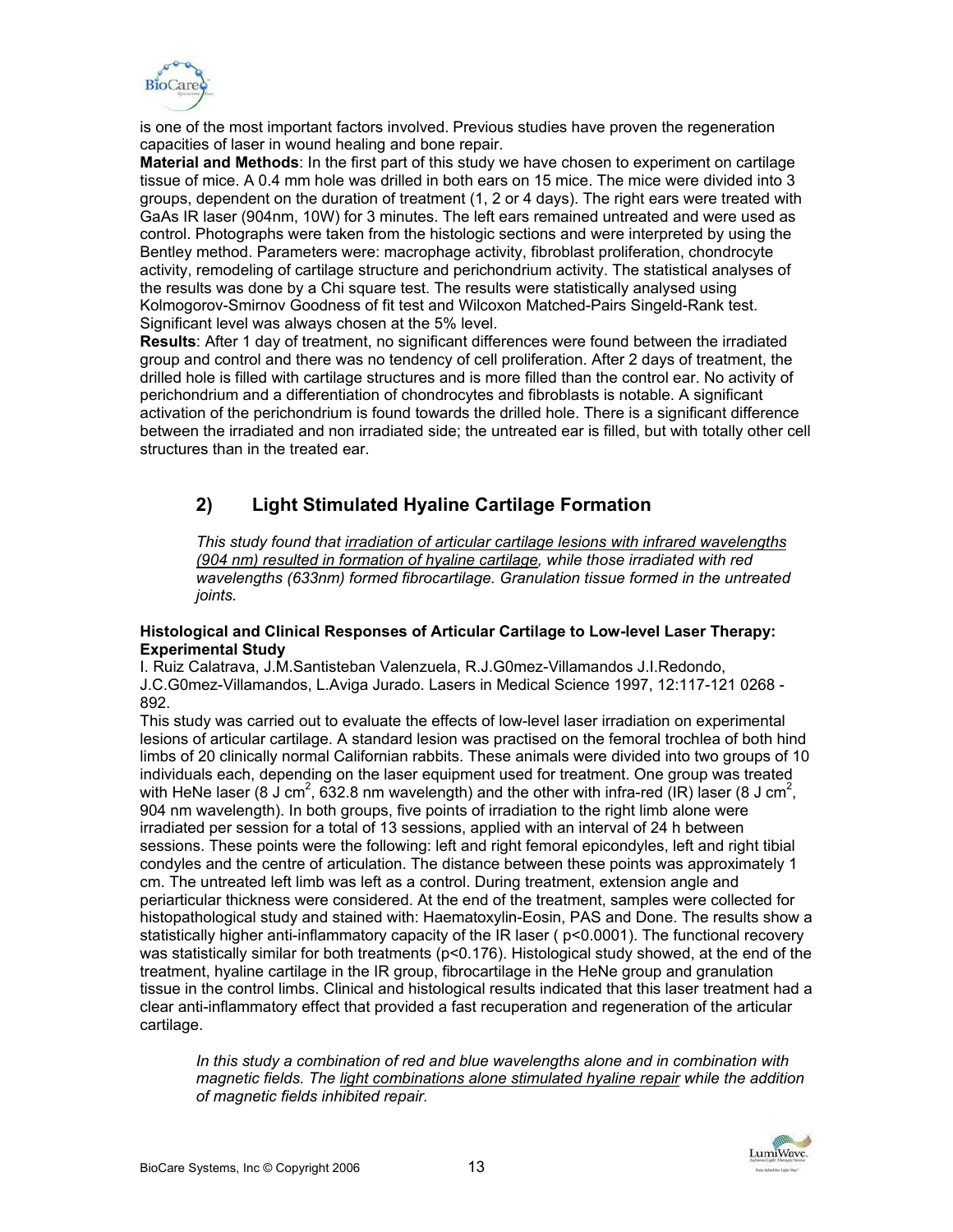

**Effects of laser and magnetolaser treatment on the growth and maturation of repairing hyaline cartilage cells in the knee joint of rabbits in different postoperative periods.** Archakova L. I., Gourine V. N., Yemelyanova A. A., Serdyuchenko N. S., Soroka N. F.

Proceedings of the National Academy of Sciences of Belarus (Vestsi Natsiyanalnai Akademii Navuk Belarusi) SERIES OF MEDICAL-BIOLOGICAL SCIENCES (News of Biomedical Sciences) Published by The Belaruskaya Navuka Publishing House, Minsk, Republic of Belarus, Number 1, pp. 42—53; 2002.

**Summary:** On a model of traumatic arthritis of the knee joint in rabbits, effect of combined blue ( $\lambda$ = 441.6 nm) and red ( $\lambda$  = 632.8 nm) laser radiation and their effects in combination with low magnetic field of 25--50 mTl on the submicroscopic organization of a surgically damaged repairing hyaline cartilage at 21, 30, 60 and 90 days after operation in case of laser exposure and at 30 days in case of the magnetolaser treatment were studied using electron microscopy. During 21 postoperative days the animals received 14 sessions of combined laser radiation, and during 30, 60, and 90 days 18 sessions, respectively, like under magnetolaser treatment. The exposures either increased the proliferation of cartilage cells or facilitated their maturation and also led to degenerative changes of cartilage tissue which were more or less intense depending on experimental conditions. The most favorable effect on the repair of the hyaline cartilage was produced by 18 sessions of blue and red laser radiation 60 and 90 days after operation, when degenerative cartilage cells were detected only in single instances and the proliferation and maturation processes in chondrocytes were optimally balanced. At the same time, 18 sessions of combined treatment with magnetic field and blue and red laser radiation during 30 days appeared to be a potent stimulus which inhibited the repair processes in the injured cartilage, resulting in the death of many young chondrocytes after initial stimulation of the proliferation of cartilage cells.

*This study demonstrates the effectiveness of light therapy on cartilage repair in an induced Osteoarthritis animal model. The appearance of the repaired cartilage in the treatment group suggests (thought not specifically called out) that it is hyaline-like rather than fibrotic.* 

#### **Effect of low-level laser therapy on osteoarthropathy in rabbit.**

Cho HJ, Lim SC, Kim SG, Kim YS, Kang SS, Choi SH, Cho YS, Bae CS In Vivo. 2004 Sep-Oct;18(5):585-91.

The aim of this study was to determine whether low-level laser therapy (LLLT) aided the recovery of damaged articular cartilage in joints with artificially induced osteoarthropathy (OA). OA was induced by injecting hydrogen peroxide (H2O2) into the articular spaces of both knees in rabbits, twice a week for 4 weeks. The induction of OA and the effect of LLLT were evaluated by biochemical, radiological and histopathological analysis. Superoxide dismutase (SOD) activity increased about 40% in the OA group, as compared to the controls. Although SOD activity in the OA group was not significantly different from the 2-week groups, it was significantly different from the 4-week control and treatment groups. There was also a significant difference between the 4 week control and treatment groups. Simple radiographs and three-dimensional computed tomographs (3D CT) did not show detectable arthropathy in the OA group, nor any particular changes in the 2-week groups. In contrast, distinct erosions were seen in the distal articular cartilage of the femur, with irregularity of the articular surface, in the 4-week control group, while the erosions were reduced and arthropathy improved slightly in the 4-week treatment group. Grossly, erosions formed on the articular surface in the OA group. In comparison, severe erosions damaged the articular cartilage in the 4-week control group, but not in the 2-week control and treatment groups. Regeneration of articular cartilage was seen in gross observations in the 4-week treatment group. Histopathologically, there was slight irregularity of the articular surface and necrosis in the OA group, and serious cartilage damage, despite slight chondrocyte regeneration, in the 4-week control group. Conversely, the 4-week treatment group showed chondrocyte replacement, with sometimes close to normal articular cartilage on the articular surface. These results suggest that LLLT was effective in the treatment of chemically-induced OA.

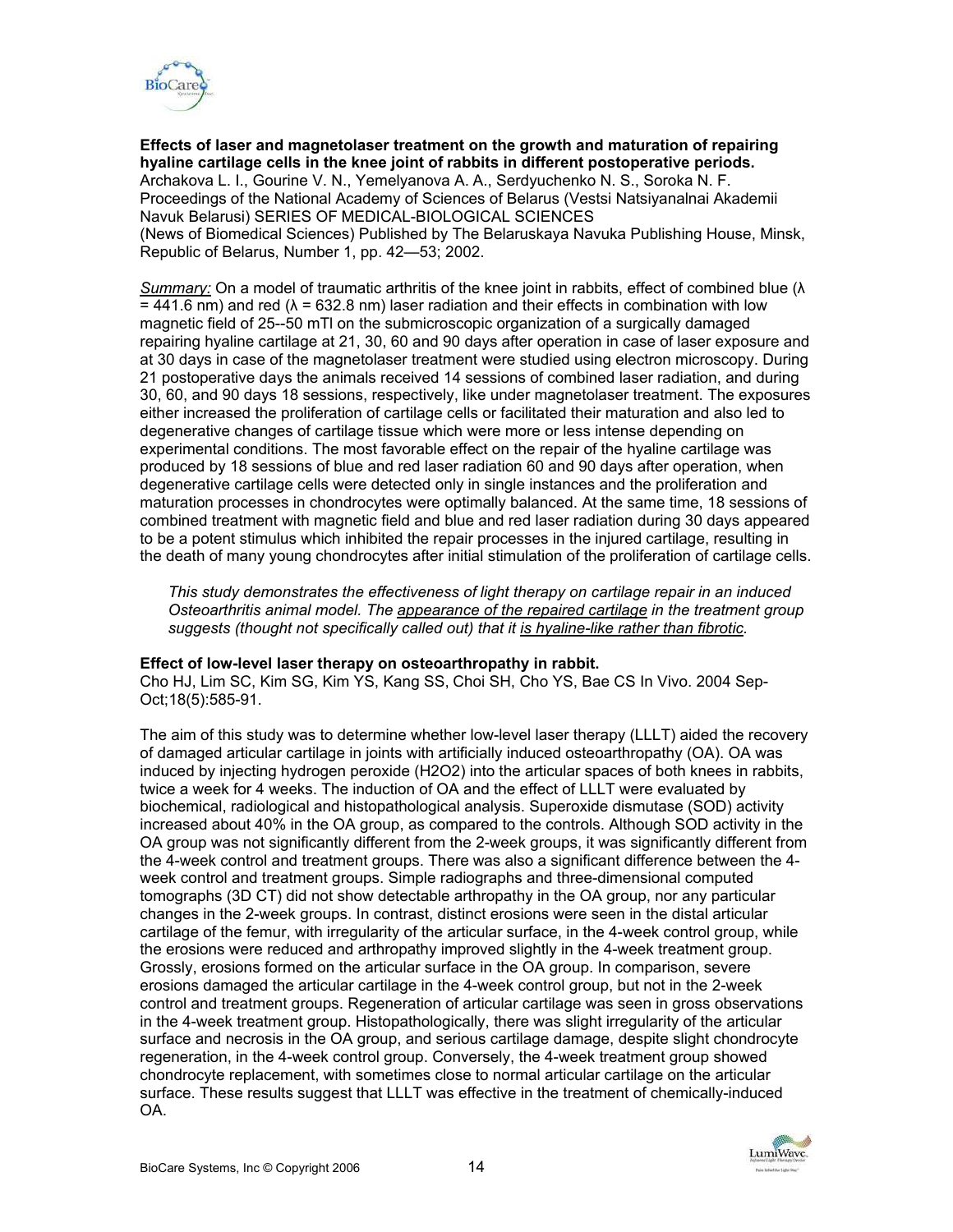

# **3) Light Stimulated Synthesis of Extracellular Matrix Formation**

*Light therapy induces mucopolysaccharide, which plays a role in improved histopathological findings within arthritic cartilage.* 

#### **Effects of helium-neon laser on the mucopolysaccharide induction in experimental osteoarthritic cartilage.**

Lin YS, Huang MH, Chai CY. Osteoarthritis Cartilage. 2006 Apr;14(4):377-83. Epub 2005 Dec 13.

**Objective**: To investigate the effects of mucopolysaccharide induction after treatment by low power laser for experimental osteoarthritis (OA).

**Methods**: Seventy-two rats with three different degrees of papain induced OA over right knee joints were collected for helium-neon (He-Ne) laser treatment. The severity of induced arthritis was measured by 99mTc bone scan and classified into three groups (I-III) by their radioactivity ratios (right to left knee joints). The rats in each group were further divided into study subgroups (Is, IIs, and IIIs) and control subgroups (Ic, IIc, and IIIc) randomly. The arthritic knees in study subgroups received He-Ne laser treatment, and those in controls received sham laser treatment. The changes of arthritic severity after treatment and follow-up 2 months later were measured. The histopathological changes were evaluated through light microscope after disarticulation of sections (H.E. stain), and the changes of mucopolysaccharide density in cartilage matrix were measured by Optimas scanner analyzer after Alcian blue (AB) stain. The densities of mucopolysaccharide induced after treatment in arthritic cartilage were compared and correlated with their histopathological changes.

**Results**: The density of mucopolysaccharide rose at the initial stage of induced arthritis, and decreased progressively in later stages. The densities of mucopolysaccharide in treated rats increased upon complete laser treatment more than those of the controls, which is closely related with the improvement in histopathological findings, but conversely with the changes in arthritic severity.

**Conclusion**: He-Ne laser treatment will enhance the biosynthesis of arthritic cartilage, and results in the improvement of arthritic histopathological changes.

*As noted above, chondrocytes of different types occupy different zones of cartilage and produce different components of extracellular matrix. This study focuses on articular chondrocytes and demonstrates light therapy stimulated growth and secretion of extracellular matrix. In this study, measurements of the products of mid-zone chondrocytes reveal biophotostimulation of these mid-zone chondrocytes.* 

**Effect of low-power He-Ne laser irradiation on rabbit articular chondrocytes in vitro**  Ya-Li Jia, Zhou-Yi Guo. Lasers Surg. Med. 34:323-328, 2004.

## **Background and Objectives**

In the orthopaedic field, the repair of articular cartilage is still a difficult problem, because of the physiological characters of cartilaginous tissues and chondrocytes. To find an effective method of stimulating their regeneration, this in vitro study focuses on the biostimulation of rabbit articular chondrocytes by low-power He-Ne laser.

#### **Study Design/Materials and Methods**

The articular chondrocytes isolated from the cartilage of the medial condyle of the femur of the rabbit were incubated in DMEM/HamF12 medium. The second passage culture were spread on 24 petri dishes and were irradiated with laser at power output of 2-12 mW for 6.5 minutes, corresponding to the energy density of 1-6 J/cm2. Laser treatment was performed three times at a 24-hour interval. After lasering, incubation was continued for 24 hours. Non-irradiated cells were kept under the same conditions as the irradiated ones. The cell proliferation activity was

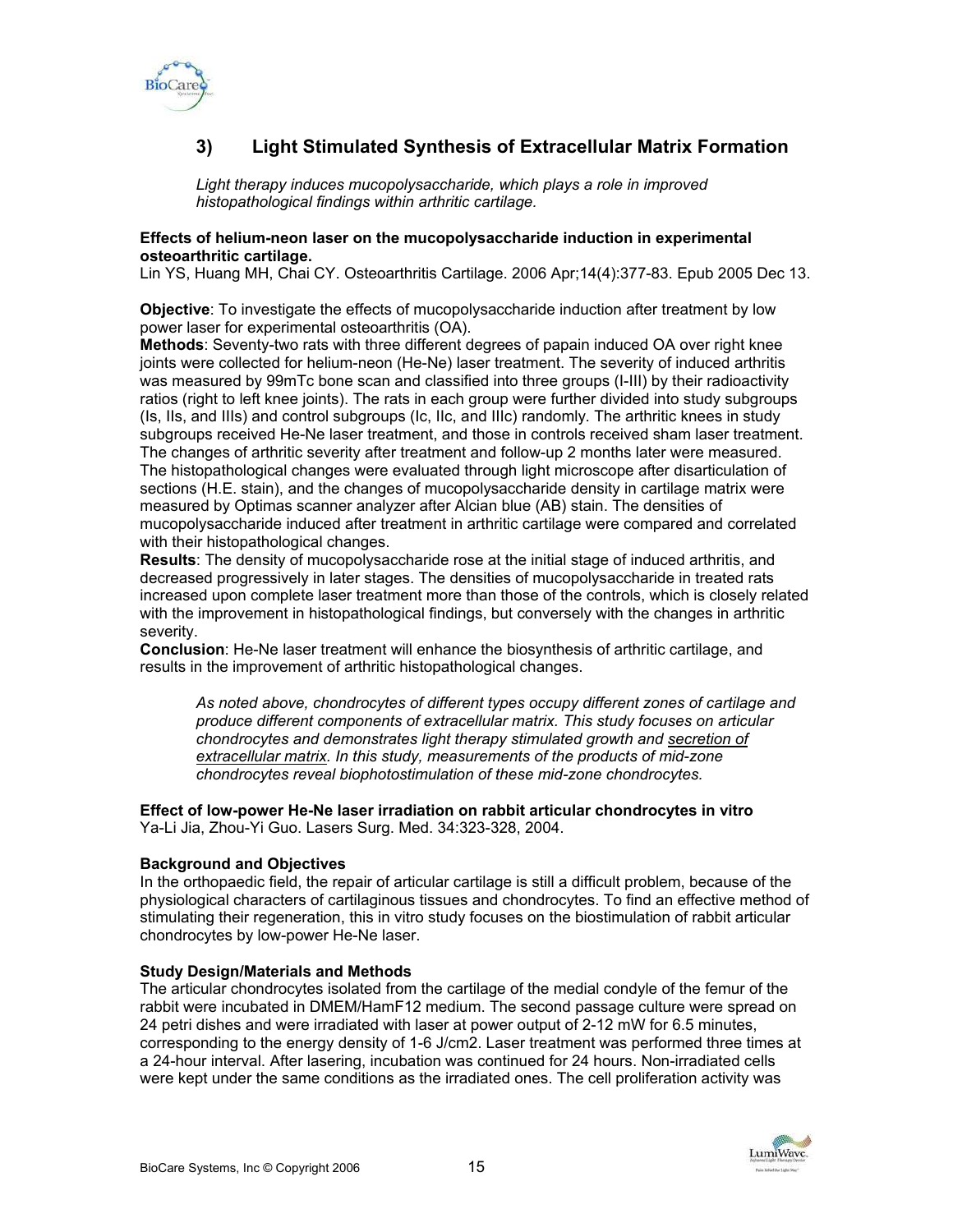

evaluated with a XTT colorimetric method and the cell secretion activity was analyzed by metachromasia and immunocytochemistry.

#### **Results**

Irradiation of 4-6 J/cm2 increased the cell numbers and revealed a considerably higher cell proliferation activity comparing to control cultures. The energy density of 4 and 5 J/cm2 remarkably increased cell growth, with positive effect on synthesis and secretion of extracellular matrix.

#### **Conclusions**

The present study showed that a particular laser irradiation stimulates articular chondrocytes proliferation and secretion. These findings might be clinically relevant, indicating that low-power laser irradiation treatment is likely to achieve the repair of articular cartilage in clinic.

*This study examines high energy vs. low energy laser treatment and suggests that, in contrast to high energy laser, low energy light treatment stimulates collagen production.* 

#### **Control of connective tissue metabolism by lasers: recent developments and future prospects.**

Abergel RP, Meeker CA, Lam TS, Dwyer RM, Lesavoy MA, Uitto J. J Am Acad Dermatol. 1984 Dec;11(6):1142-50.

Various laser modalities are currently in extensive use in dermatology and plastic surgery, particularly for treatment of vascular and pigmented lesions. A relatively new area of laser utilization involves the possible biologic effects of the lasers. In this overview, we are summarizing our recent studies, which indicate that lasers at specific wavelengths and energy densities modulate the connective tissue metabolism by skin fibroblasts both in vitro and in vivo. Specifically, the neodymium-yttrium-aluminum-garnet (Nd: YAG) laser was shown to selectively suppress collagen production both in fibroblast cultures and in normal skin in vivo, thus suggesting that this laser modality may be useful for the treatment of fibrotic conditions such as keloids and hypertrophic scars. Furthermore, two low-energy lasers, helium-neon (He-Ne) and gallium-arsenide (Ga-As), were shown to stimulate collagen production in human skin fibroblast cultures, suggesting that these lasers could be used for enhancement of wound healing processes. These experimental approaches illustrate the future possibilities for applying lasers for the modulation of various biologic functions of cells in tissues and attest to the potential role of lasers in the treatment of cutaneous disorders.

# **V. Other markers of cartilage healing in arthritis models as influenced by Light Therapies**

*Low level light therapy stimulates Stress Protein release, leading to improved cartilage healing. Stress Proteins appear when the cell is under stress. They also occur under nonstressful conditions, simply "monitoring" the cell's proteins. Some examples of their role*  as "monitors" are that they carry old proteins to the cell's "recycling bin" and they help *newly synthesized proteins fold properly. These activities are part of a cell's own repair system, called the "cellular stress response." In this case, light-stimulated upregulation of stress proteins are an indicator of cartilage repair processes at work.* 

#### **Effects of helium-neon laser on levels of stress protein and arthritic histopathology in experimental osteoarthritis.**

Lin YS, Huang MH, Chai CY, Yang RC. American Journal of Physical Medicine & Rehabilitation. 83(10):758-765, October 2004.

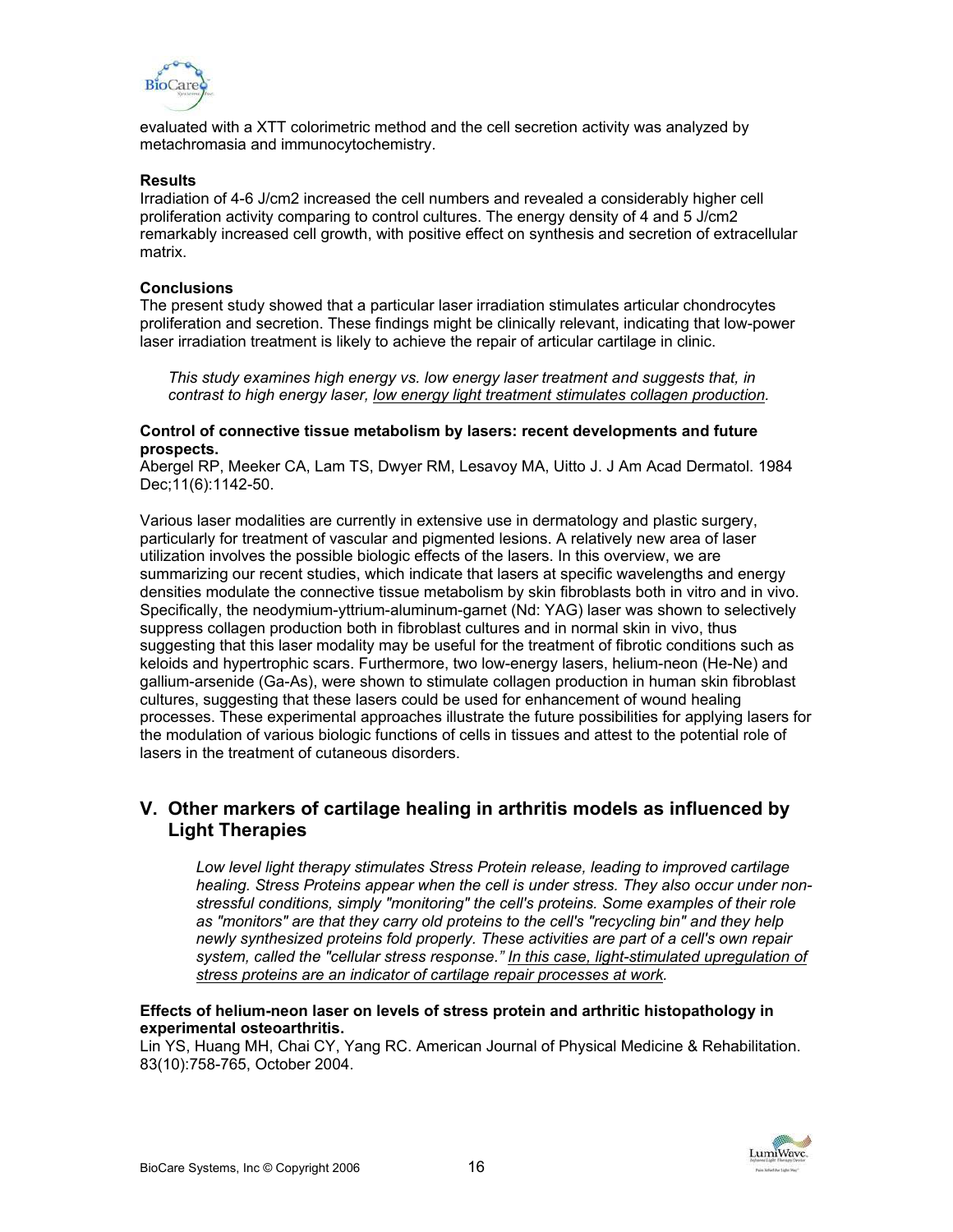

**Objective**: To investigate the effect of low-power laser therapy on levels of stress proteins (SPs) in experimental arthritis and their relation to the bioeffects on arthritic cartilage repair. **Design**: A total of 42 rats with similar degrees of induced arthritis evaluated by means of bone scan were divided randomly into two groups. In the treated group, 21 rats received helium-neon laser treatment; in the control group, 21 rats received sham laser treatment. The changes in chondrocytes of SPs were measured by electrophoresis of proteins extracted from chondrocytes of arthritic cartilage at various time periods. The histopathologic changes and the presence of SP of arthritic cartilage were identified by hematoxylin and eosin stain and by immunostains of SP72 antibody individually from frozen sections of arthritic cartilage.

**Results**: SP density increased markedly in rats after laser treatment and was closely related to the repair of arthritic cartilage. Furthermore, the pathohistology of arthritic cartilage improved significantly with the decline of SP levels in the follow-up period.

**Conclusion**: Helium-neon (632 nm) low-power laser can enhance SP production in arthritic chondrocytes. The extragenic production of SP is well correlated with the therapeutic effect of low-power laser in preserving chondrocytes and the repair of arthritic cartilage in rats.

*Recent work points out evidence of an inflammatory component to the progression of OA.* 

### **Novel strategies for the treatment of osteoarthritis**

Authors: Chikanza I.1; Fernandes L. Expert Opinion on Investigational Drugs, Volume 9, Number 7, July 2000, pp. 1499-1510(12)

Osteoarthritis is a worldwide heterogeneous group of conditions that leads to joint symptoms, which are associated with defective integrity of articular cartilage, in addition to related changes in the underlying bone at the joint margins. The prevalence of the disease after the age of 65 years, is about 60% in men and 70% in women. The aetiology of osteoarthritis is multifactorial, with the end result being mechanical joint failure and varying degrees of loss of joint function. The pathophysiological events associated with osteoarthritis are beginning to be understood. Essential inflammatory cytokines, such as IL-1 and TNF- are involved initiating a vicious cycle of catabolic and degradative events in cartilage, mediated by metalloproteinases, which degrade cartilage extracellular matrix. The role of inflammation in the pathophysiology and progression of early osteoarthritis is supported further by the observation that C-reactive protein levels are raised in women with early knee osteoarthritis and higher levels predict those whose disease will progress. The synovium from osteoarthritis joints stains for IL-1 and TNF-. Nitric oxide, which exerts pro-inflammatory effects, is released during inflammation. Cartilage from patients with rheumatoid arthritis and osteoarthritis spontaneously produces nitric oxide in vitro. In experimental osteoarthritis, nitric oxide induces chondrocyte apoptosis, thus contributing to cartilage degradation. Hence unregulated nitric oxide production in humans plays a part in the pathophysiology of the disease. These recent observations suggest that therapy can now be targeted at specific sites of pathophysiological pathways involved in the pathogenesis of osteoarthritis. The novel strategies under consideration for the treatment of osteoarthritis can be divided into five main areas. These are COX-2 inhibitors, nitric oxide synthesis inhibitors and antioxidants, chondrocyte and bone growth promoters, metalloproteinase and cytokine inhibitors and gene therapy.

*This study establishes a link between Light Therapy and Anti-inflammatory activity. Evidence show down-regulation of prostaglandin E2 at the transcriptional level.* 

**Inhibitory effect of low-level laser irradiation on LPS-stimulated prostaglandin E2 production and cyclooxygenase-2 in human gingival fibroblasts.**  Sakurai Y, Yamaguchi M, Abiko Y. *European Journal of Oral Science* 108: 29-34

It has been reported that lipopolysaccharide (LPS) from periodontal pathogens can penetrate gingival tissues and stimulate the production of prostaglandin E2 (PGE2), which is known as a potent stimulator of inflammation and bone resorption. Although biostimulatory effects of low-level laser irradiation such as anti-inflammatory results have been reported, the physiological

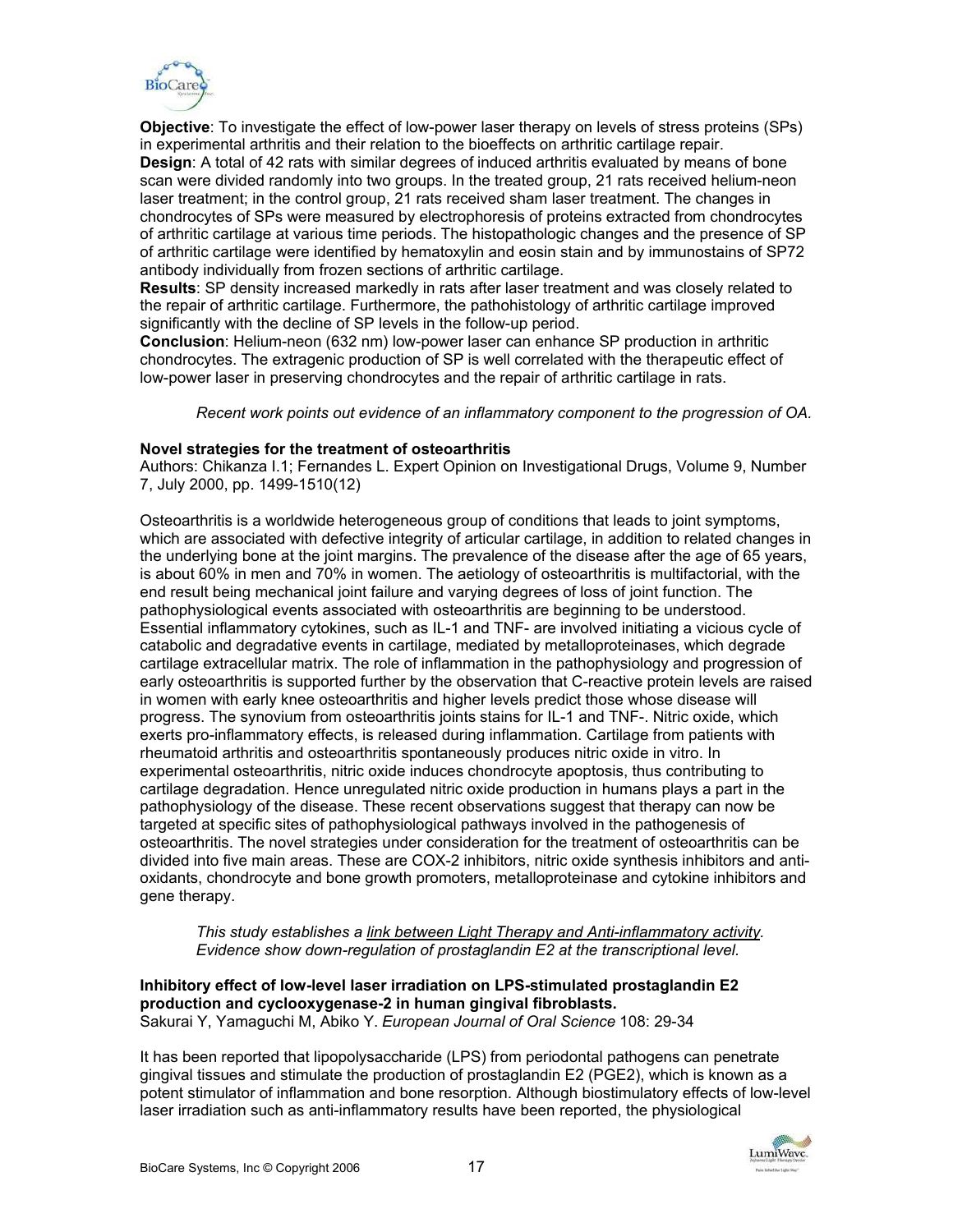

mechanism is not yet clarified. The purpose of the present study was to determine the effect of laser irradiation on PGE2 production and cyclooxygenase (COX)-1 and COX-2 gene expression in LPS-challenged human gingival fibroblast (hGF) cells in vitro. hGF cells were prepared from healthy gingival tissues and challenged with LPS, and Ga-Al-As diode laser was irradiated to the hGF cells. The amount of PGE2 released in the culture medium was measured by radioimmunoassay, and mRNA levels were analyzed by reverse transcriptase-polymerase chain reaction (RT-PCR). Irradiation with Ga-Al-As diode low-level laser significantly inhibited PGE2 production in a dose-dependent manner, which led to a reduction of COX-2 mRNA levels. In conclusion, low-level laser irradiation inhibited PGE2 by LPS in hGF cells through a reduction of COX-2 mRNA level. The findings suggest that low-level laser irradiation may be of therapeutic benefit against the aggravation of gingivitis and periodontitis by bacterial infection.

*This study suggests a mechanism by which Light Therapy conveys and anti-inflammatory effect on the joint capsule. A host of pro-inflammatory factors are repressed.* 

#### **Anti-inflammatory effect of linear polarized infrared irradiation on interleukin-1betainduced chemokine production in MH7A rheumatoid synovial cells.**

Shibata Y, Ogura N, Yamashiro K, Takashiba S, Kondoh T, Miyazawa K, Matsui M, Abiko Y. Lasers Med Sci.;20(3-4):109 Dec 13, 2005.

We examined the anti-inflammatory effect of infrared linear polarized light irradiation on the MH7A rheumatoid fibroblast-like synoviocytes (FLS) stimulated with the proinflammatory cytokine interleukin (IL)-1beta. Expression of messenger ribonucleic acids (mRNAs) encoding IL-8, RANTES (regulated upon activation, normal T cell expressed and secreted), growth-related gene alpha (GROalpha), and macrophage inflammatory protein-1alpha (MIP1alpha) was measured using real-time reverse transcription polymerase chain reaction, and the secreted proteins were measured in the conditioned media using enzyme-linked immunosorbent assays. We found that irradiation with linear polarized infrared light suppressed IL-1beta-induced expression of IL-8 mRNA and, correspondingly, the synthesis and release of IL-8 protein in MH7A cells. This antiinflammatory effect was equivalent to that obtained with the glucocorticoid dexamethasone. Likewise, irradiation suppressed the IL-1beta-induced expression of RANTES and GROalpha mRNA. These results suggest that the irradiation of the areas around the articular surfaces of joints affected by rheumatoid arthritis (RA) using linear polarized light may represent a useful new approach to treatment.

*In addition to downregulating prostaglandin E2, Light Therapy reduces levels of interleukin-1 beta (IL-1* ! *), a key regulator of cartilage degradation.* 

#### **Inhibition of prostaglandin E2 and interleukin 1-beta production by low-power laser irradiation in stretched human periodontal ligament cells**

N. Shimizu, M. Yamaguchi, T. Goseki, Y. Shibata, H. Takiguchi, T. Iwasawa and Y. Abiko. Journal of Dental Research, Vol 74, 1382-1388,1995.

It is well-known that orthodontic treatment usually causes some discomfort and pain to the patients. Recently, it has been reported that low-power laser irradiation is effective in reducing the pain accompanying tooth movement. However, the mechanism of such pain relief cannot be elucidated. Since high levels of prostaglandin (PG) E2 and interleukin (IL)-1 beta are found in the periodontal ligament (PDL) during tooth movement, and both factors are involved in the induction of pain, the effects of low-power laser irradiation on PGE2 and IL-1 beta production in stretched human PDL cells were studied in vitro. The PDL cells, derived from healthy premolars extracted for orthodontic treatment, were utilized for experiments. Cells were seeded in flexible-bottomed culture plates, and the bottom of each plate was elongated (18% increase) under vacuum at 6 cycles per min for 1, 3, or 5 days. The stretched cells were irradiated with a Ga-Al-As low-power diode laser (60 mW) once a day for 3, 6, or 10 min (from 10.8 to 36.0 J) for 1, 3, or 5 days. PGE2 and IL-1 beta levels in the medium were measured by radioimmunoassay. In response to mechanical stretching, human PDL cells showed a marked elevation in PGE2 production in a

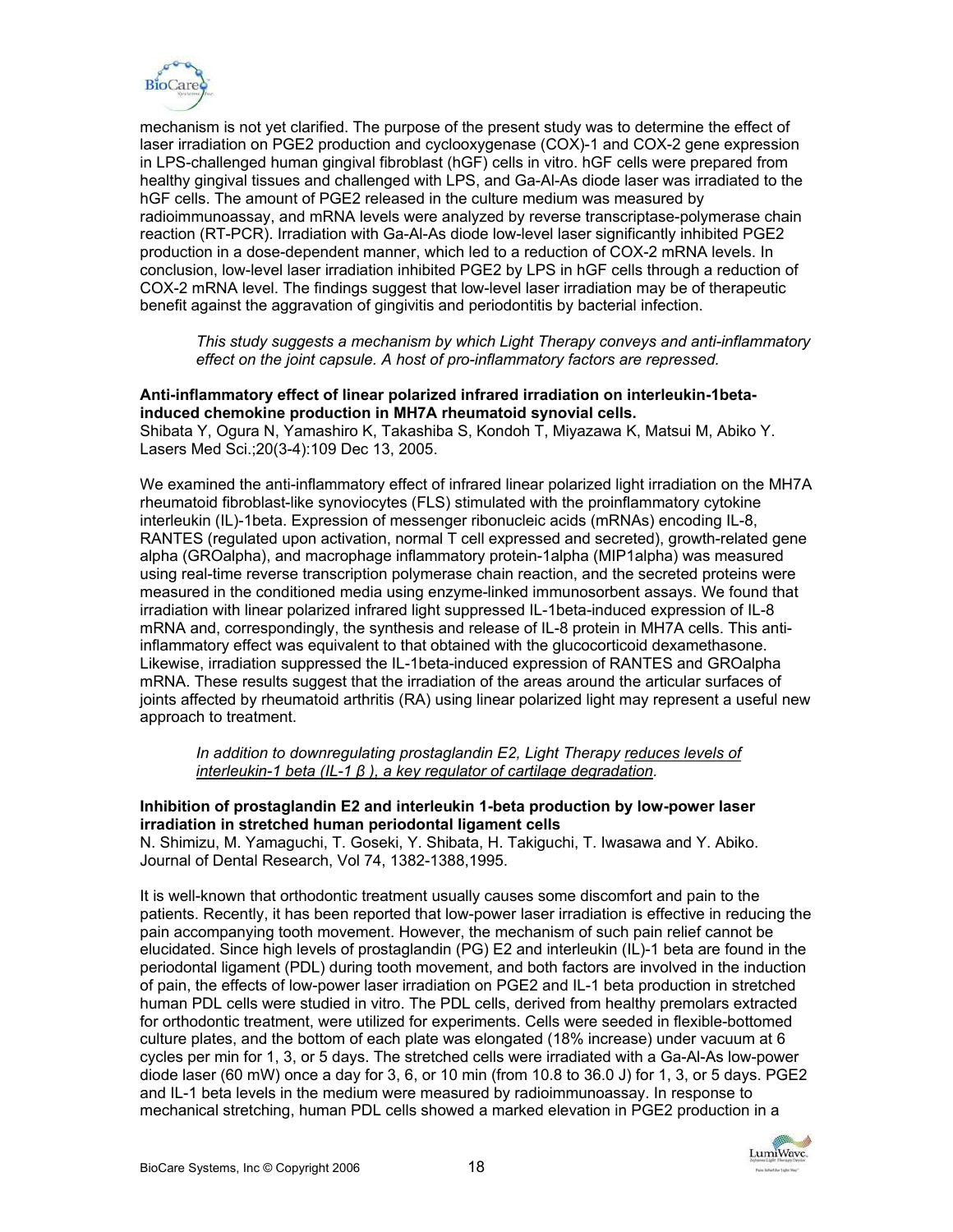

time-dependent manner. IL-1 beta production was also elevated, but this remained constant. The increase in PGE2 production was significantly inhibited by laser irradiation in a dose-dependent manner. The increase in IL-1 beta production was also significantly inhibited by laser irradiation, although the inhibition was only partial.

*Finally, in a meta-analysis of Light Therapy clinical trials on OA, Bjordal, et al. noted that in trials where concomitant administration of non-steroidal anti-inflammatory drugs (NSAIDs) were allowed, the differences between treated and untreated patients was diminished compared to the differences between groups where no NSAIDs were allowed.* 

#### **A systematic review of low level laser therapy with location-specific doses for pain from joint disorders.**

Bjordal JM, Couppé C, Chow RT,Tunér J and Ljunggren AE (2003): Australian Journal of Physiotherapy 49: 107-116.

"The overall effect in trials that explicitly allowed anti-inflammatory drugs was poorer than those which did not allow for this co-intervention. This adds support for our hypothesis that pain reduction from LLLT is achieved through an anti-inflammatory action." (pg. 113)

*Light Therapy stimulates meniscal healing, as seen in the following two studies. As with other cartilage components and structures, progenitor cells are at the core of new cartilage formation. Meniscal cartilage consists of a preponderance of firbrocartilage. Differentiation of progenitor cells into Type I producing chondrocytes is a site-determined differentiation.* 

### **Effect of CO2 laser on healing of cultured meniscus**

Tsai CL, Huang LL, Kao MC. Lasers Surg Med. 1997;20(2):172-8

**Background and Objective:** A new method to improve cartilage repair is clinically important. The enhancement of meniscal healing by low power CO2 laser was investigated in an organ culture system.

**Study Design/Materials and Methods:** A longitudinal or a radial defect was made in the avascular zone of rabbit menisci. Irradiation by CO2 laser with 1 W (energy density 50 J/cm2) and 2 W (energy density 100 J/cm2) was used.

**Results:** Histologic and scanning electron microscopic evaluations revealed that both energy densities of laser irradiation and the type of and the site of meniscal defect can influence the course and the outcome of meniscal healing. A marked increase in fibrochondrocytic proliferation and regeneration of collagen fibers were demonstrated in the meniscal defects irradiated by 100 J and CO2 laser energy.

**Conclusions:** The healing of meniscal defects could be promoted by low power CO2 laser irradiation.

#### **The use of laser surgery in subtotal meniscectomy and the effect of low-level laser therapy on the healing potential of rabbit meniscus: an experimental study**

N. Nicolopoulos, C. Cavadias, A. Karameris, M. Dyson, A. Tsourouktsoglou and P. Kondoyannis. Journal Lasers in Medical Science, Issue Volume 11, Number 2 Pages 109-115/ June, 1996.

The aim of this study was to evaluate the effect of low-level laser therapy on the healing potential of the peripheral rim of rabbit meniscus following laser subtotal meniscectomy, and to compare the subtotal meniscectomy as produced by a surgical blade and by a surgical CO2 laser. Twentyfour male New Zealand rabbits were divided into three groups (A, B and C). In each animal, a subtotal meniscectomy of the medial meniscus of the right knee was carried out. In Group A, meniscectomy was performed with a surgical blade, and in Groups B and C, a meniscectomy was performed with a CO2 laser (6 W, 0.1 mm, 0.2 s). The animals of Group C were treated every other day with a GaAIAs diode laser (820 nm, 100 mW, 48 J cm–2) until death. Two rabbits of

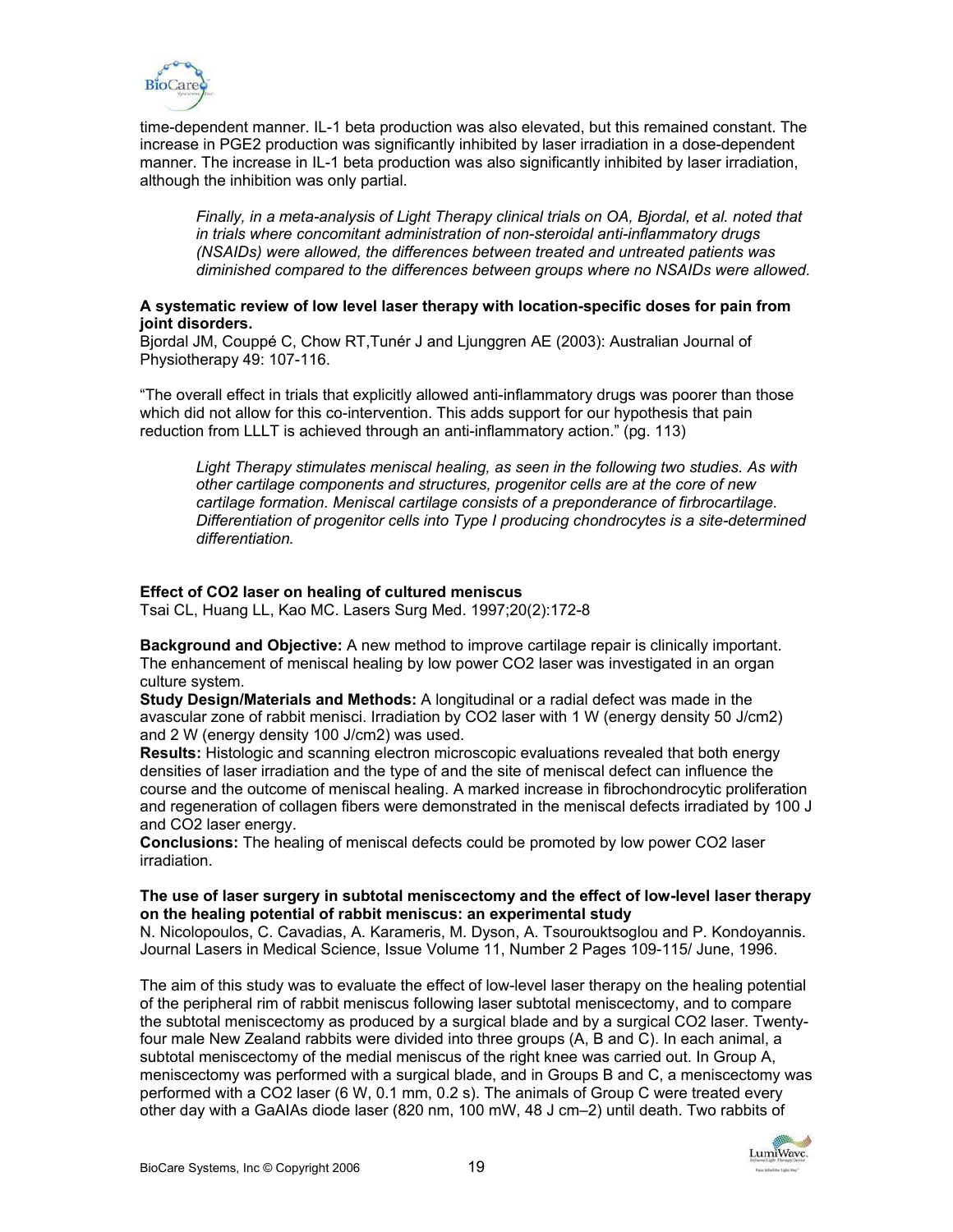

each group were killed on the 10th, 20th, 30th and 40th post-operative days. The medial meniscus was removed from all cases, fixed in buffered formalin and embedded in paraffin wax. Subsequently, the sections were stained with Haematoxylin and Eosin as well as with Masson's trichrome, and examined microscopically and morphometrically.

This study showed that: (1) fibroblasts and collagen fibrils were more abundant and dense in rabbits of Group C than in rabbits of Groups A and B; (2) after the 20th post-operative day, the granulation tissue was more cellular in Group C in comparison with Groups A and B; and (3) the morphometric evaluation showed that the subtotal meniscectomy with CO2 laser in Groups B and C caused less tissue damage in comparison with the conventional surgical technique used in Group A. It was concluded that: (1) less damage was produced by a CO2 laser than by a surgical blade; and (2) the healing potential of rabbit meniscus following laser resection was accelerated with the use of low-level laser therapy post-operatively.

# **VI. Human Studies of Cartilage Repair with Light Therapies**

# **1) In Vitro Studies**

*Human studies tend to confirm findings in animal studies with regard to light stimulated chondrocyte formation as illustrated by the following study.* 

**Biostimulation of human chondrocytes with Ga Al As diode laser: 'in vitro' research.**  Morrone G., Guzzardella GA, Tigani D et al. Artificial Cells, Blood Substitutes, and Immobilization Biotechnology. 2000; 28 (2):193-201.

The aim of the study was to verify the effects of LLLT performed with GaAlAs (780 nm, 2500 mW) on human cartilage cells in vitro. The cartilage sample used for the biostimulation treatment was taken from the right knee of a 19-year-old patient. After the chondrocytes were isolated and suspended for cultivation, the cultures were incubated for 10 days. The culture was divided into four groups. Groups I, II, III were subject to biostimmulation with the following laser parameters:

- 300J, 1W, 100Hz, 10 min. exposure, pulsating emission
- ! 300J, 1W, 300Hz, 10 min. exposure, pulsating emission
- ! 300J, 1 W, 500Hz, 10 min. exposure, pulsating emission

Group IV did not receive any treatment. The laser biostimulation was conducted for five consecutive days. The data showed good results in terms of cell viability and levels of Ca and Alkaline Phosphate in the groups treated with laser compared to the untreated group. The results obtained confirm our previous positive in vitro results that the GaAlAs laser provide biostimulation without cell damage.

*The synovium, the soft tissue which lines the non-cartilaginous surfaces within joints, is an active participant in cartilage health. In the following study the known link between synoviocytes and inflammatory processes is used to demonstrate anti-inflammatory effects of light. The study measures key pro-inflammatory markers at the transcriptional level to quantify the effects of light therapy.* 

#### **Anti-inflammatory effect of linear polarized infrared irradiation on interleukin-1betainduced chemokine production in MH7A rheumatoid synovial cells.**

Shibata Y, Ogura N, Yamashiro K, Takashiba S, Kondoh T, Miyazawa K, Matsui M, Abiko Y. Lasers Med Sci.;20(3-4):109 Dec 13, 2005.

We examined the anti-inflammatory effect of infrared linear polarized light irradiation on the MH7A rheumatoid fibroblast-like synoviocytes (FLS) stimulated with the proinflammatory cytokine interleukin (IL)-1beta. Expression of messenger ribonucleic acids (mRNAs) encoding IL-8, RANTES (regulated upon activation, normal T cell expressed and secreted), growth-related gene

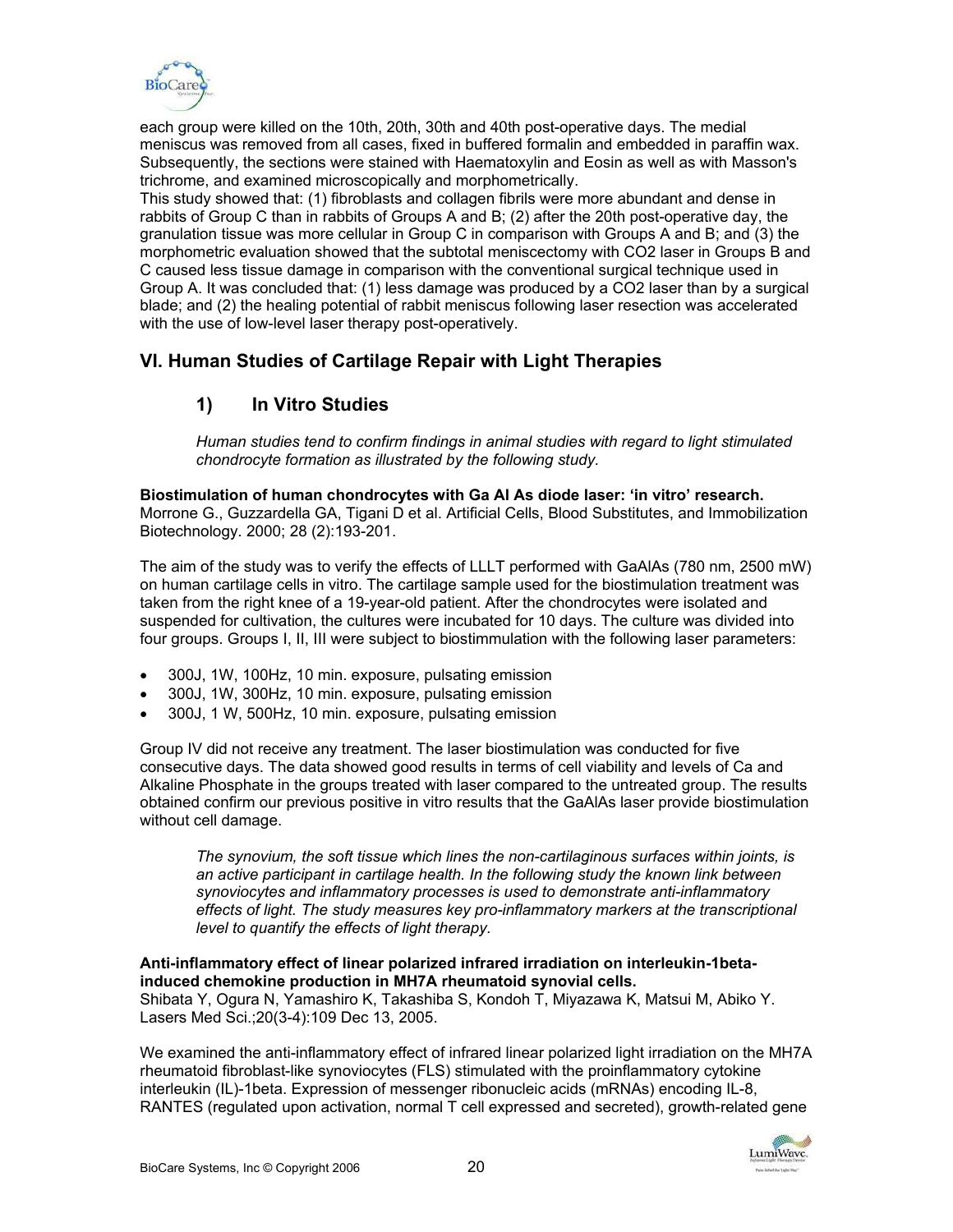

alpha (GROalpha), and macrophage inflammatory protein-1alpha (MIP1alpha) was measured using real-time reverse transcription polymerase chain reaction, and the secreted proteins were measured in the conditioned media using enzyme-linked immunosorbent assays. We found that irradiation with linear polarized infrared light suppressed IL-1beta-induced expression of IL-8 mRNA and, correspondingly, the synthesis and release of IL-8 protein in MH7A cells. This antiinflammatory effect was equivalent to that obtained with the glucocorticoid dexamethasone. Likewise, irradiation suppressed the IL-1beta-induced expression of RANTES and GROalpha mRNA. These results suggest that the irradiation of the areas around the articular surfaces of joints affected by rheumatoid arthritis (RA) using linear polarized light may represent a useful new approach to treatment.

*In this study infrared treatment on a short term basis, once daily for 12 days, demonstrated analgesic relief but no improvement in range of motion. Case study experience with LumiWave has shown much longer treatment periods (up to three months) to achieve significant improvement in range of motion and functionality. This makes sense, as cartilage regeneration is known to be a slow process compared to other body tissues. Short term studies showing improved range of motion or functionality are likely demonstrating the anti-inflammatory and swelling reduction effects of light treatment as opposed to cartilage regeneration. Longer term, intensive treatment protocols result in longer term relief and functionality improvements which may be linked to cartilage regeneration. (See meta-analysis further below.)* 

### **The Effect Of Low Power Laser Therapy On Osteoarthritis Of The Knee**

Basirnia A., Sadeghipoor G., Esmaeeli Djavid G. et al. Lasers Florence 2003; http://www.laser.nu

Treatment was performed on 20 patients, aging from 42 to 60 years. All patients had received conservative treatment with poor results. Laser device used for this treatment was pulsed IR diode laser; 810 nm wavelength once per day for 5 consecutive days, followed by a 2-day interval .The total number of applications was 12 sessions. Irradiation was performed on 5 periarticular tender points, each for 2 min. The treatment outcome (pain relief and functional ability) was observed and measured according to the following methods: 1) Numerical rating scales (NRS), 2) Self assessment by the patient, 3) Index of severity for osteoarthritis of the knee (ISK), 4) Analgesic requirements. We achieved significant improvement in pain relief and quality of life in 70% of patients, comparing to their previous status (p<0.05). There was no significant change in range of motion of the Knee.

*In this study, not only were there differences between light therapy treated patients and untreated patients (showing significant improvement in treated over untreated in pain reduction and disability index improvement), but also between Infrared and Red wavelength treatments. The time from end-of-treatment until the patients required retreatment was nearly 50% longer for infrared over red wavelengths, thus showing a greater long term effect from infrared.* 

#### **Improvement Of Pain And Disability In Elderly Patients With Degenerative Osteoarthritis Of The Knee Treated With Narrow-Band Light Therapy (LLLT).**

Jean Stelian, MD, Israel Gil, MD, Beni Habot, MD, Michal Rosenthal, MD, Iulian Abramovici, MD, Nathalia Kutok, MD, and Auni Khahil, MD. J Am Geriatr Soc. 1992; 40: 23-26.

**Objective**: To evaluate the effects of low-power light therapy (LLLT) on pain and disability in elderly patients with degenerative osteoarthritis in the knee.

**Design**: Partially double-blinded, fully randomized trial comparing red, infrared, and placebo light emitters.

**Patients**: Fifty patients with degenerative osteoarthritis of both knees were randomly assigned to three treatment groups: red (15 patients), infrared (18 patients) and placebo (17 patients). Infrared and placebo emitters were double-blinded.

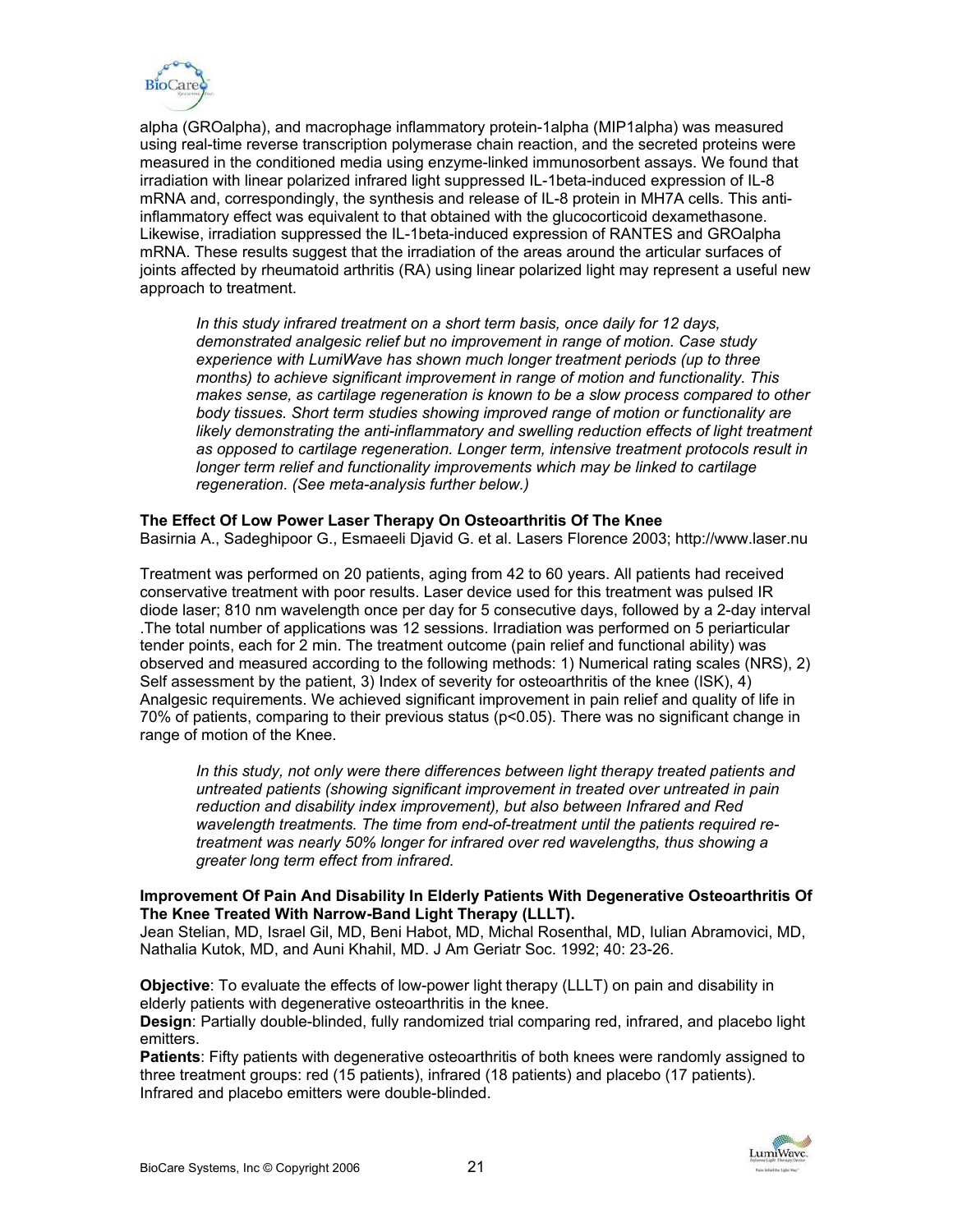

**Interventions**: Self-applied treatment to both sides of the knee for 15 minutes twice a day for 10 days.

**Main Outcome Measures**: Short-Form McGill Pain Questionnaire, Present Pain Intensity, and Visual Analogue Scale for pain and Disability Index Questionnaire for disability were used. We evaluated pain and disability before and on the tenth day of therapy. The period from the end of the treatment until the patient's request to be retreated was summed up 1 year after the trial. **Results**: Pain and disability before treatment did not show statistically significant differences between the three groups. Pain reduction in the red and infrared groups after the treatment was more than 50% in all scoring methods ( $P < 0.05$ ). There was no significant pain improvement in the placebo group. We observed significant functional improvement in red and infrared treated groups ( $p < 0.05$ ), but not in the placebo group. The period from the end of treatment until the patients required retreatment was longer for red and infrared groups than for the placebo group  $(4.2 \pm 3.0, 6.1 \pm 3.2,$  and  $0.53 \pm 0.62$  months, for red, infrared, and placebo respectively) **Conclusions**: Low-power light therapy is effective in relieving pain and disability in degenerative osteoarthritis of the knee. Degenerative osteoarthritis (DOA) is the most common rheumatic disorder of man and causes pain and disability especially in elderly people.

*Following is a fairly large double-blind randomized and controlled trial showing statistically significant improvement in OA measures over placebo.* 

#### **Efficacy of different therapy regimes of low-power laser in painful osteoarthritis of the knee: A double-blind and randomized-controlled trial**

Gur Ali; Cosut Abdulkadir; Sarac Aysegul Jale; Cevik Remzi; Nas Kemal; Uyar Asur; Lasers in surgery and Medicine 2003, vol.33, no5, pp. 330-338.

**Background and Objectives**: A prospective, double-blind, randomized, and controlled trial was conducted in patients with knee osteoarthritis (OA) to evaluate the efficacy of infrared low-power Gallium-Arsenide (Ga-As) laser therapy (LPLT) and compared two different laser therapy regimes.

**Study Design/Materials and Methods**: Ninety patients were randomly assigned to three treatment groups by one of the nontreating authors by drawing 1 of 90 envelopes labeled:

'A'(Group I: actual LPLT consisted of 5 minutes, 3 J total dose + exercise; 30 patients), 'B' (Group II: actual LPLT consisted of 3 minutes, 2 J total dose + exercise; 30 patients), 'C' (Group III: placebo laser group+exercise; 30 patients).

All patients received a total of 10 treatments, and exercise therapy program was continued during study (14 weeks). Subjects, physician, and data analysts were unaware of the code for active or placebo laser until the data analysis was complete. All patients were evaluated with respect to pain, degree of active knee flexion, duration of morning stiffness, painless walking distance and duration, and the Western Ontario and Mc Master Universities Osteoarthritis Index (WOMAC) at week 0, 6, 10, and 14.

**Results**: Statistically significant improvements were indicated in respect to all parameters such as pain, function, and quality of life (QoL) measures in the post-therapy period compared to pretherapy in both active laser groups ( $P < 0.01$ ). Improvements in all parameters of the Group I and in parameters, such as pain and WOMAC of the Group II, were more statistically significant when compared with placebo laser group (P < 0.05).

**Conclusions**: Our study demonstrated that applications of LPLT in different dose and duration have not affected results and both therapy regimes were a safe and effective method in treatment of knee OA.

# **2) Meta-Analyses of Human clinical trials examining Light Therapy in OA**

*Following is the most comprehensive meta-analysis available in the literature on clinical effectiveness of light therapy in OA. The authors examined 88 randomized trials and* 

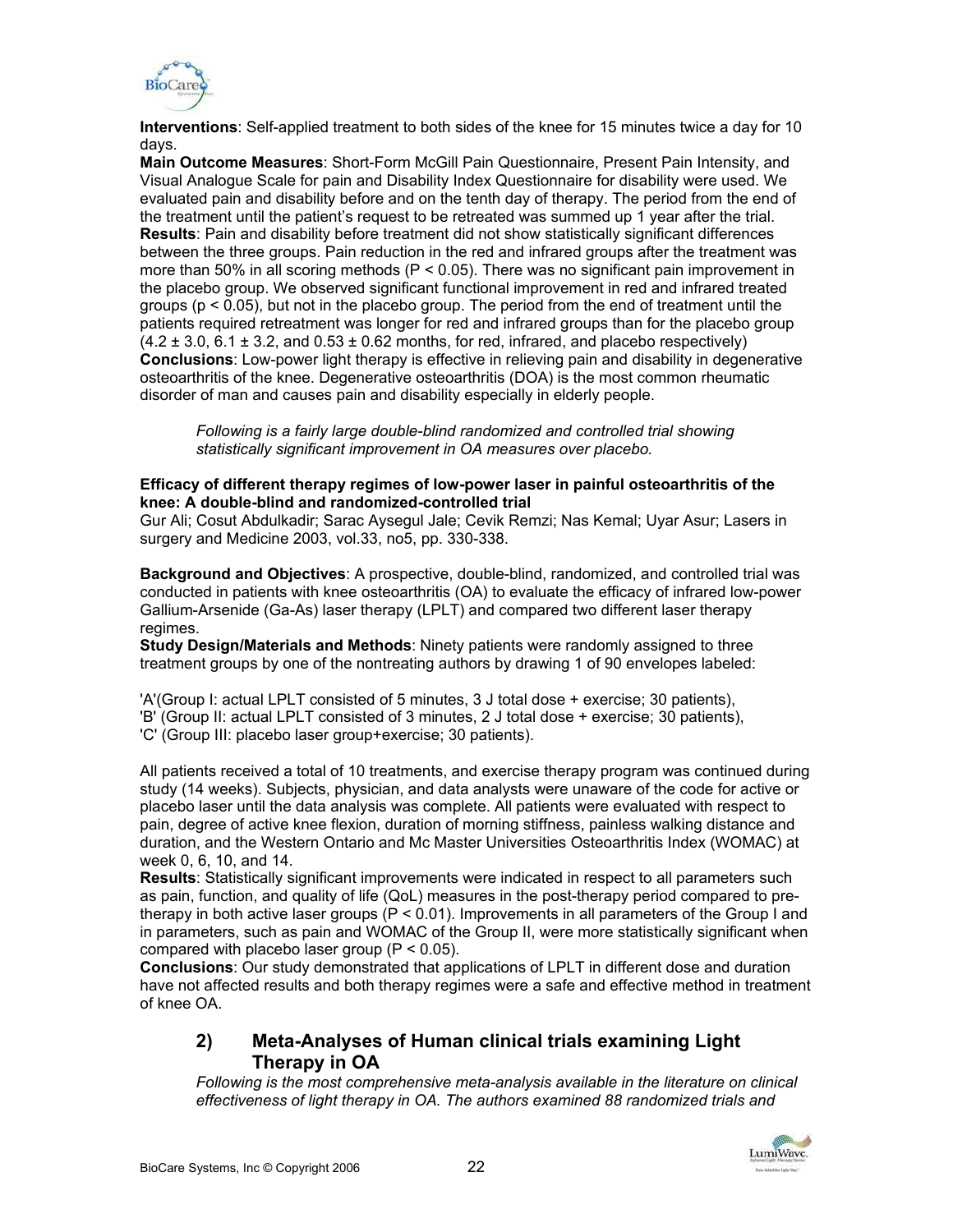

*culled out studies based on subject (only chronic OA), design (blinded, appropriate and measurable outcomes) and dosage.* 

*The authors conclude that, "The results of this review were surprisingly unequivocal in favor of active LLLT (low level light therapy) when dosage was titrated above the suggested lower dose limit for reduction of inflammation."* 

#### **A systematic review of low level laser therapy with location-specific doses for pain from joint disorders.**

Bjordal JM, Couppé C, Chow RT,Tunér J and Ljunggren AE (2003): Australian Journal of Physiotherapy 49: 107-116.

We investigated if low level laser therapy (LLLT) of the joint capsule can reduce pain in chronic joint disorders. A literature search identified 88 randomised controlled trials, of which 20 trials included patients with chronic joint disorders. Six trials were excluded for not irradiating the joint capsule. Three trials used doses lower than a dose range nominated a priori for reducing inflammation in the joint capsule. These trials found no significant difference between active and placebo treatments. The remaining 11 trials including 565 patients were of acceptable methodological quality with an average PEDro score of 6.9 (range 5-9). In these trials, LLLT within the suggested dose range was administered to the knee, temporomandibular or zygapophyseal joints. The results showed a mean weighted difference in change of pain on VAS of 29.8 mm (95% CI, 18.9 to 40.7) in favour of the active LLLT groups. Global health status improved for more patients in the active LLLT groups (relative risk of 0.52; 95% CI 0.36 to 0.76). Low level laser therapy with the suggested dose range significantly reduces pain and improves health status in chronic joint disorders, but the heterogeneity in patient samples, treatment procedures and trial design calls for cautious interpretation of the results.

*The following table summarizes the evaluable clinical studies' outcomes. The measures of pain are made on a 0 to 100 millimeter visual analogue scale (VAS). Of the 14 trials listed, 2 used sub-therapeutic doses, achieving non-significant results. Nine of the remaining 12 trials showed significance in favor of Light Therapy. Two of the three N.S. trials did not contain pain measures on VAS. The remaining trial shows treatment more effective than placebo but is underpowered.* 

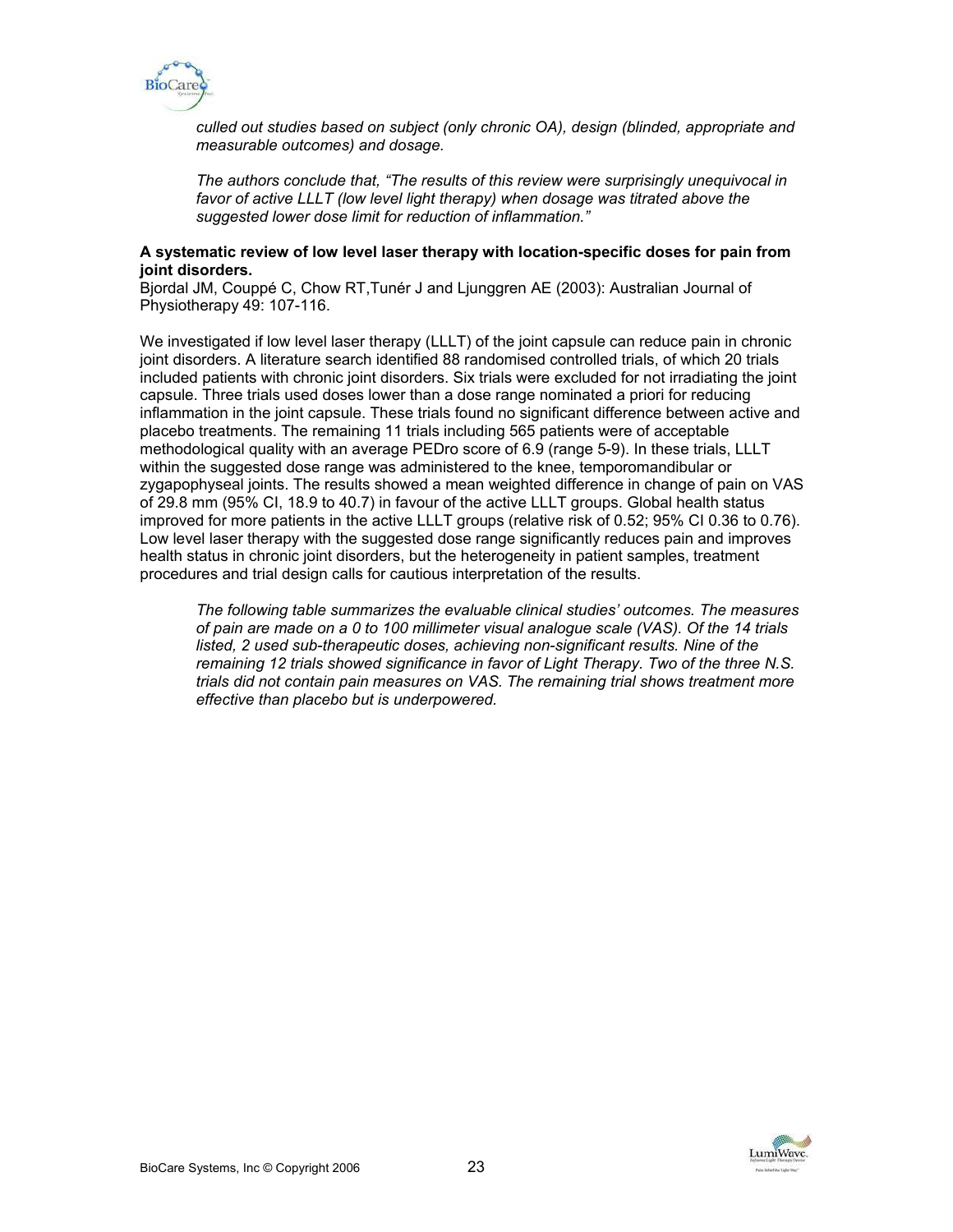

Bjordal et al: A systematic review of low level laser therapy with location-specific doses for pain from joint disorders

| First author      | No. of<br>patients | Condition                                   | Mean pain<br>(mm) before (mm) after<br>treatment | Mean pain<br>treatment           | Mean change<br>in pain (mm) | Proportions<br>of patients<br>improved | Author's test<br>of significance   |
|-------------------|--------------------|---------------------------------------------|--------------------------------------------------|----------------------------------|-----------------------------|----------------------------------------|------------------------------------|
| Basford 1987      | 81                 | Active<br>Placebo                           | 53<br>48                                         | (missing data)<br>(missing data) |                             | 22/47<br>16/34                         | N.S.                               |
| Jensen 1987       | 29                 |                                             | No separate pain score<br>(medication included)  |                                  |                             |                                        | N S                                |
| Klein 1990        | 20                 | Active<br>Placebo                           | 40<br>44                                         | 23<br>28                         | 17<br>16                    |                                        | N.S.                               |
| Stelian 1991      | 50                 | Active(Red)<br>Active(Infra)<br>Placebo     | 65<br>72<br>62                                   | 33<br>32<br>63                   | 32<br>40<br>-1              |                                        | $\rho < 0.0001$<br>(Before/ after) |
| Nivbrant 1992     | 30                 | Active<br>Placebo                           | 67<br>58                                         | 44<br>54                         | 23<br>4                     |                                        | p < 0.01<br>(Before/ after)        |
| <b>Bulow 1994</b> | 29                 | Active<br>Placebo                           | 82<br>71                                         | 61<br>69                         | 21<br>2                     | 7/14<br>9/15                           | N.S.                               |
| Gray 1994         | 55                 | Active<br>Placebo                           |                                                  |                                  |                             | 20/29<br>14/26                         | p < 0.001                          |
| Toya 1994         | 115                | Active<br>Placebo                           |                                                  |                                  |                             | 43/59<br>16/56                         | p < 0.0001                         |
| Bertolucci 1995   | 32                 | Active<br>Placebo                           |                                                  |                                  |                             | 40<br>2                                | $\rho < 0.01$                      |
| Gette 1995        | 40                 | Active <sup>x</sup><br>Placebo <sup>x</sup> | 69<br>70                                         | 42<br>68                         | 27<br>2                     | 13/20<br>2/20                          | "Significant"<br>(no p-value)      |
| Conti 1997        | 20                 | Active<br>Placebo                           | 58<br>49                                         | 27<br>38                         | 31<br>11                    |                                        | N.S.                               |
| Soriano 1998      | 71                 | Active<br>Placebo                           | 79<br>81                                         | (missing data)<br>(missing data) |                             | 27/38<br>12/33                         | p < 0.007                          |
| Basford 1999      | 63                 | Active<br>Placebo                           | 35<br>37                                         | 17<br>33                         | 18<br>4                     |                                        | p < 0.001                          |
| Özdemir 2001      | 60                 | Active<br>Placebo                           | 77<br>73                                         | 24<br>68                         | 53<br>5                     |                                        | p < 0.001                          |

Table 5. List of included trials with data on treatment outcome.

Randomised placebo-controlled trials where LLLT has been used for CJD. Outcome data are extracted from trial reports.<br>Trials shown in Italics gave treatment outside suggested dose range. "Visual estimates of data from grap Blank boxes indicate missing data in trial report. N.S. = not statistically significant.

*Six trials reported follow-up measurement of at least 3 weeks. Two trials reported pain reduction from light therapy for 4 – 6 months.* 

*Short term studies showing improved range of motion or functionality are likely demonstrating the anti-inflammatory and swelling reduction effects of light treatment as opposed to cartilage regeneration. Longer term, intensive treatment protocols result in longer term relief and functionality improvements which may be linked to cartilage regeneration.* 

#### **Duration of pain relief (Ibid)**

Six trials with assumed optimal treatment employed follow-up measurement of at least three weeks. Four of these trials reported pain relief under blinded conditions (Basford et al 1999, Götte et al 1995, Gray et al 1994, Nivbrant and Friberg 1992). Two trials with intensive, daily treatment regimens (Soriano and Rios 1998, Stelian et al 1992) reported pain reduction from LLLT for four to six months, but evaluation in the followup period was unblinded.

*The clinical goals in treating OA range from simple palliative pain relief, to slowing progression of cartilage destruction, to reversing cartilage destruction. The authors note that synovial inflammation worsens cartilage degeneration and that evidence points to an anti-inflammatory effect of light therapy in OA.* 

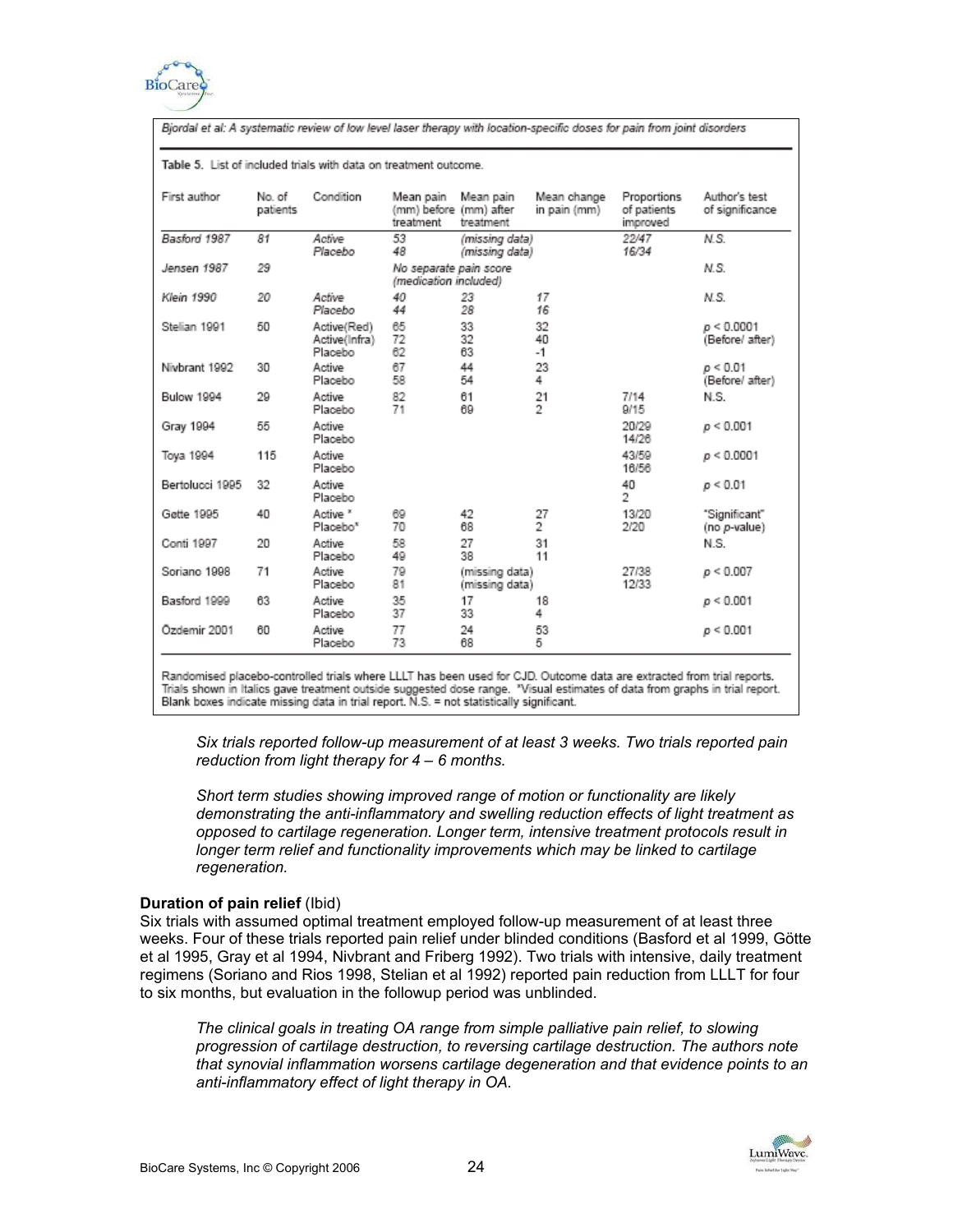

**Anti-inflammatory effects of LLLT may slow or reverse cartilage degradation** (Ibid). A link has been established between synovial inflammatory activities and worsening of cartilage degeneration in osteoarthritis (Chikanza and Fernandes 2000). In this context, it is interesting to investigate if an anti-inflammatory action can be induced clinically by electrophysical agents. Controlled laboratory trials have found that LLLT can reduce inflammation through reduction of PGE2-levels and inhibition of cyclooxygenase-2 (COX-2) in cell cultures (Campaña et al 1993, Honmura et al 1993, Sakurai et al 2000, Shimizu et al 1995).

The overall effect in trials that explicitly allowed anti-inflammatory drugs was poorer than those which did not allow for this co-intervention. This adds support for our hypothesis that pain reduction from LLLT is achieved through an anti-inflammatory action.

*Dosage is a significant factor in evaluating trials. The authors present well reasoned criteria for appropriate dosage based on in vitro and in-vivo data. Many studies under dose based on measures of tissue penetration of differing wavelengths of light and demonstrated biological activity response.* 

**Determination of possible anti-inflammatory LLLT dose at target location** (Ibid). In in vitro trials, LLLT has been reported to suppress inflammation by a reduction of PGE2 in ligament cell cultures (Sakurai et al 2000, Sattayut et al 1999, Shimizu et al 1995). Low level laser therapy has also been found to reduce PGE2 levels in the joint capsule of animals in in vivo trials (Campaña et al 1993 and 1999, Honmura et al 1993, Sakurai et al 2000) . This effect was reported within a range between 0.4 and 19 J and a power density of 5-21.2 mW/cm2. The lower range limits for PGE2 reduction were identified because data showed no effect below this threshold. Upper range limits could not be identified, as there were no data available to show when or if this effect would level off. However, it has been shown that power densities above 20 mW/cm2 temporarily inhibit fibroblast metabolism (van Breugel and Bar 1992), and numerous fibroblast cells are found in the joint capsule. We assumed doses of 0.4-19 J and power density of 5-21 mW/cm2 would be capable of reducing inflammation at the target joint capsule without compromising fibroblast metabolism.

# **VII. Clinical Applications of Light Therapy for rebuilding Cartilage in OA**

# **1) Light stimulation of cartilage surface-dwelling progenitor cells**

*Foundational to rebuilding damaged cartilage is the activation, proliferation and differentiation of progenitor cells, specifically mesenchymal stem cells (MSC). In normal cartilage, chondrocytes provide house-keeping functions in maintaining the health and integrity of cartilage. Trauma and age-related break-down of repair processes, accompanied by resultant inflammatory responses within the joint lead to a situation where the repair processes are overwhelmed. This leads to a downward spiral of tissue damage and inflammatory cycles leading to greater damage.* 

*If caught early enough, OA may be treated with infrared light therapy. The proposed mechanism of action is through stimulation of surface progenitor cells.* 

#### **The surface of articular cartilage contains a progenitor cell population**

Gary P. Dowthwaite, Joanna C. Bishop, Samantha N. Redman, Ilyas M. Khan, Paul Rooney, Darrell J. R. Evans, Laura Haughton, Zubeyde Bayram, Sam Boyer, Brian Thomson, Michael S. Wolfe and Charles W. Archer. Journal of Cell Science 117, 889-897 (2004)

Using differential adhesion to serum fibronectin, we have described the isolation and partial characterisation of a subpopulation of articular cartilage chondrocytes with properties akin to those of a progenitor cell and that are able to engraft into a variety of tissue types, albeit of the connective tissue lineage. These cells reside within the surface zone of articular cartilage, where the EDA isoform of fibronectin is differentially expressed and the cells have an extended cell cycle time (Hayes et al., 2001).

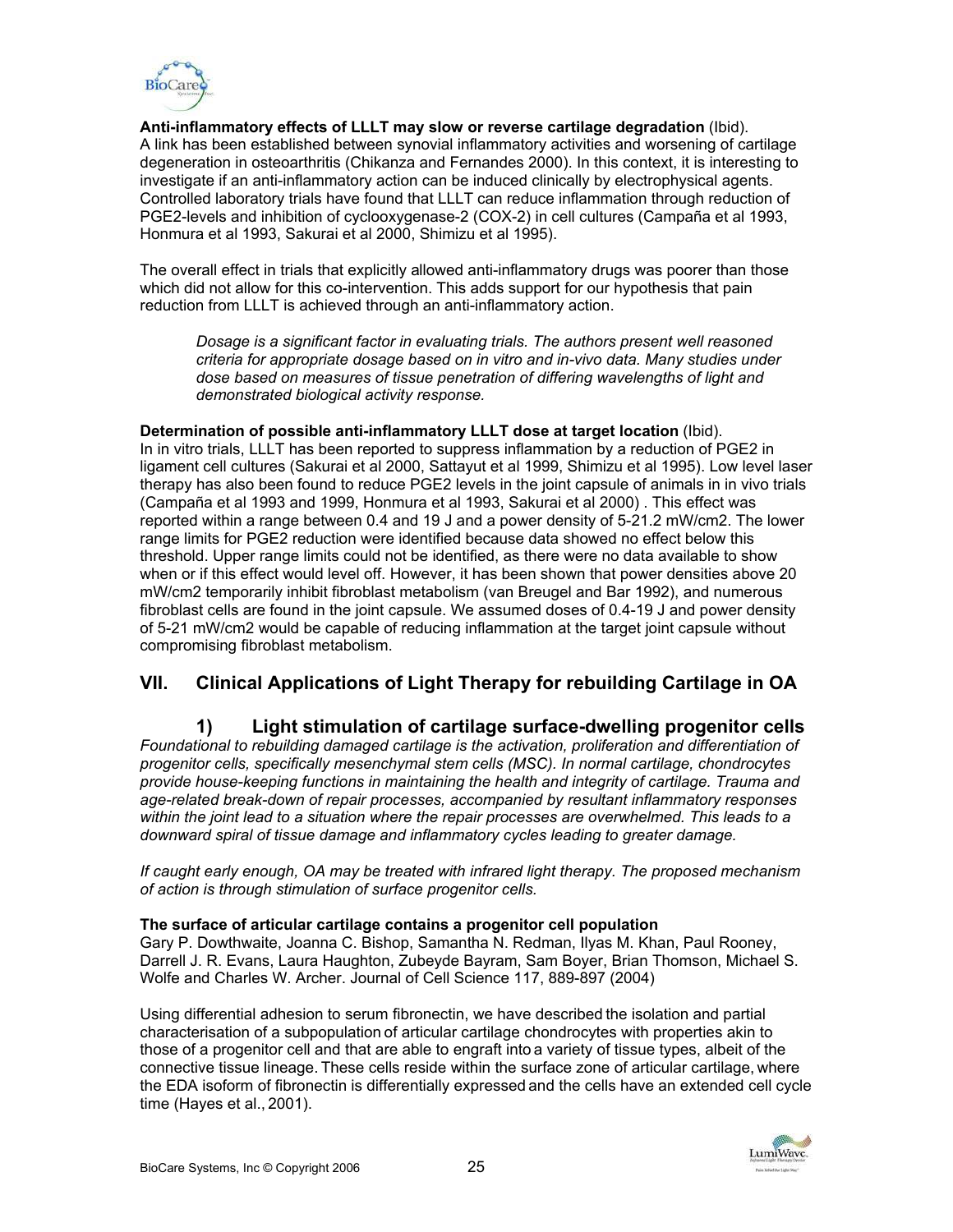

*The existence of a progenitor population within the surface zone of articular cartilage opens up the possibility of using this population to engineer cartilage in vitro. Because these cells are undifferentiated, they should have the capability to reproduce the structural and hence biomechanical properties of normal articular cartilage and thus integrate more fully into articular cartilage lesions.* 

# **2) Mircrofracture Technique**

*A technique pioneered by Steadman for building cartilage in-vivo and which has gained popularity in recent years, is "microfracture," described below. The technique involves bringing mesenchymal stem cells, growth factors and other cartilage-building proteins to the surface of the cartilage where they differentiate into hyaline cartilage, filling in the surface defects. These are the same cells and factors that are stimulated by infrared*  light. This suggests a potentially synergistic therapeutic combination of mircrofracture and *light therapy to repair OA damaged cartilage.* 

## **Microfracture: Surgical Technique and Rehabilitation to Treat Chondral Defects.**

Association Of Bone And Joint Surgeons Workshop Supplement. Steadman, J. Richard MD; Rodkey, William G. DVM; Rodrigo, Juan J. MD. Clinical Orthopaedics & Related Research. 391 Supplement:S362-S369, October 2001.

Full-thickness articular cartilage defects rarely heal spontaneously. Some patients may not have clinically significant problems from chondral defects, but most eventually have degenerative changes. Techniques to treat chondral defects include abrasion, drilling, autografts, allografts, and cell transplantation. The senior author (JRS) developed the microfracture technique to enhance chondral resurfacing by providing a suitable environment for new tissue formation and taking advantage of the body's own healing potential. Microfracture has been done in more than 1800 patients. Specially designed awls are used to make multiple perforations, or microfractures, into the subchondral bone plate. Perforations are made as close together as possible, but not so close that one breaks into another. They usually are approximately 3 to 4 mm apart. The integrity of the subchondral bone plate must be maintained. The released marrow elements (including mesenchymal stem cells, growth factors, and other healing proteins) form a surgically induced super clot that provides an enriched environment for new tissue formation. The rehabilitation program is crucial to optimize the results of the surgery. It promotes the ideal physical environment for the marrow mesenchymal stem cells to differentiate into articular cartilage-like cells, ultimately leading to development of a durable repair cartilage that fills the original defect.

#### **High-Impact Athletics After Knee Articular Cartilage Repair: A Prospective Evaluation of the Microfracture Technique**

Kai Mithoefer, MD\*, Riley J. Williams, III, MD,, Russell F. Warren, MD, Thomas L. Wickiewicz, MD and Robert G. Marx, MD. The American Journal of Sports Medicine 34:1413-1418 (2006)

**Background**: Knee articular cartilage injuries in athletes present a therapeutic challenge and have been identified as an important cause of permanent disability because of the high mechanical joint stresses in athletes.

**Purpose**: To determine whether microfracture treatment of knee articular cartilage injuries can return athletes to high-impact sports and to identify the factors that affect the ability to return to athletic activity.

**Study Design**: Case series; Level of evidence, 4.

Methods: Thirty-two athletes who regularly participated in high-impact, pivoting sports before articular cartilage injury were treated with microfracture for single articular cartilage lesions of the knee. Functional outcome was prospectively evaluated with a minimum 2-year follow-up by

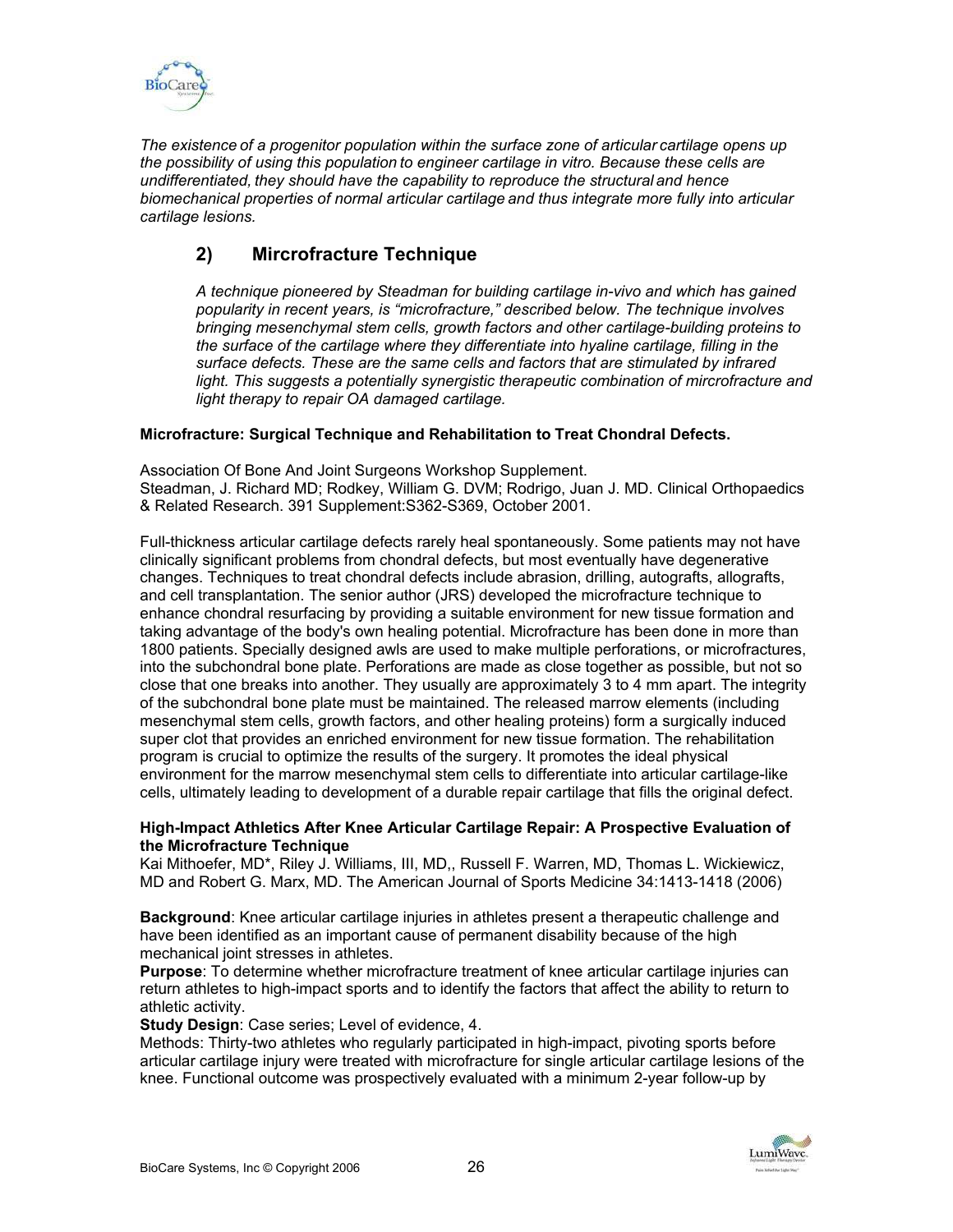

subjective rating, activity-based outcome scores, and the ability for postoperative participation in high-impact, pivoting sports.

**Results**: At last follow-up, 66% of athletes reported good or excellent results. Activity of daily living, Marx activity rating scale, and Tegner activity scores increased significantly after microfracture. After an initial improvement, score decreases were observed in 47% of athletes. Forty-four percent of athletes were able to regularly participate in high-impact, pivoting sports, 57% of these at the preoperative level. Return to high-impact sports was significantly higher in athletes with age <40 years, lesion size <200 mm2, preoperative symptoms <12 months, and no prior surgical intervention.

**Conclusion**: Microfracture is an effective first-line treatment to return young athletes with short symptomatic intervals and small articular cartilage lesions of the knee back to high-impact athletics.

# **3) Tissue Transplantation**

*Low level laser has been shown to stimulate differentiation and proliferation of mesenchymal cells on a biomatrix for implantation. This review looks at the application to cartilage regeneration.* 

**Directing Stem Cell Differentiation into the Chondrogenic Lineage In Vitro**  Boon Chin Heng, Tong Cao, Eng Hin Lee. Stem Cells 2004;22:1152-1167 www.StemCells.com

A major area in regenerative medicine is the application of stem cells in cartilage tissue engineering and reconstructive surgery. This requires well-defined and efficient protocols for directing the differentiation of stem cells into the chondrogenic lineage, followed by their selective purification and proliferation in vitro. The development of such protocols would reduce the likelihood of spontaneous differentiation of stem cells into divergent lineages upon transplantation, as well as reduce the risk of teratoma formation in the case of embryonic stem cells. Additionally, such protocols could provide useful in vitro models for studying chondrogenesis and cartilaginous tissue biology. The development of pharmacokinetic and cytotoxicity/genotoxicity screening tests for cartilage-related biomaterials and drugs could also utilize protocols developed for the chondrogenic differentiation of stem cells. Hence, this review critically examines the various strategies that could be used to direct the differentiation of stem cells into the chondrogenic lineage in vitro.

To further optimize the culture milieu for chondrogenic differentiation, it may be worthwhile to look at other biophysical parameters in addition to the culture media composition. This would include varying oxygen tension [196, 197] and temperature within the incubator, as well as the application of physical stimuli in the form of electrical [198] and electromagnetic [199] fields, mechanical forces [200], heat shock [201], ultrasound [202], and even laser irradiation [203]. Indeed, evidence from the scientific literature suggests that the pathway of chondrogenic differentiation can be profoundly influenced by variations in such biophysical parameter.

*The study below looks at MSCs that differentiate into bone forming cells. The same principles apply to MSC in cartilage matrix which differentiate into chondrocytes.* 

### **Low level laser irradiation stimulates osteogenic phenotype of mesenchymal stem cells seeded on a three-dimensional biomatrix**

Liat Abramovitch-Gottlib, Talia Gross, Doron Naveh, Shimona Geresh, Salman Rosenwaks, Ilana Bar, and Razi Vago. Lasers in Medical Science Issue Volume 20, Numbers 3-4 / December, 2005

Mesenchymal stem cells (MSCs) seeded on three-dimensional (3D) coralline (Porites lutea) biomatrices were irradiated with low-level laser irradiation (LLLI). The consequent phenotype modulation and development of MSCs towards ossified tissue was studied in this combined 3D biomatrix/LLLI system and in a control group, which was similarly grown, but was not treated by